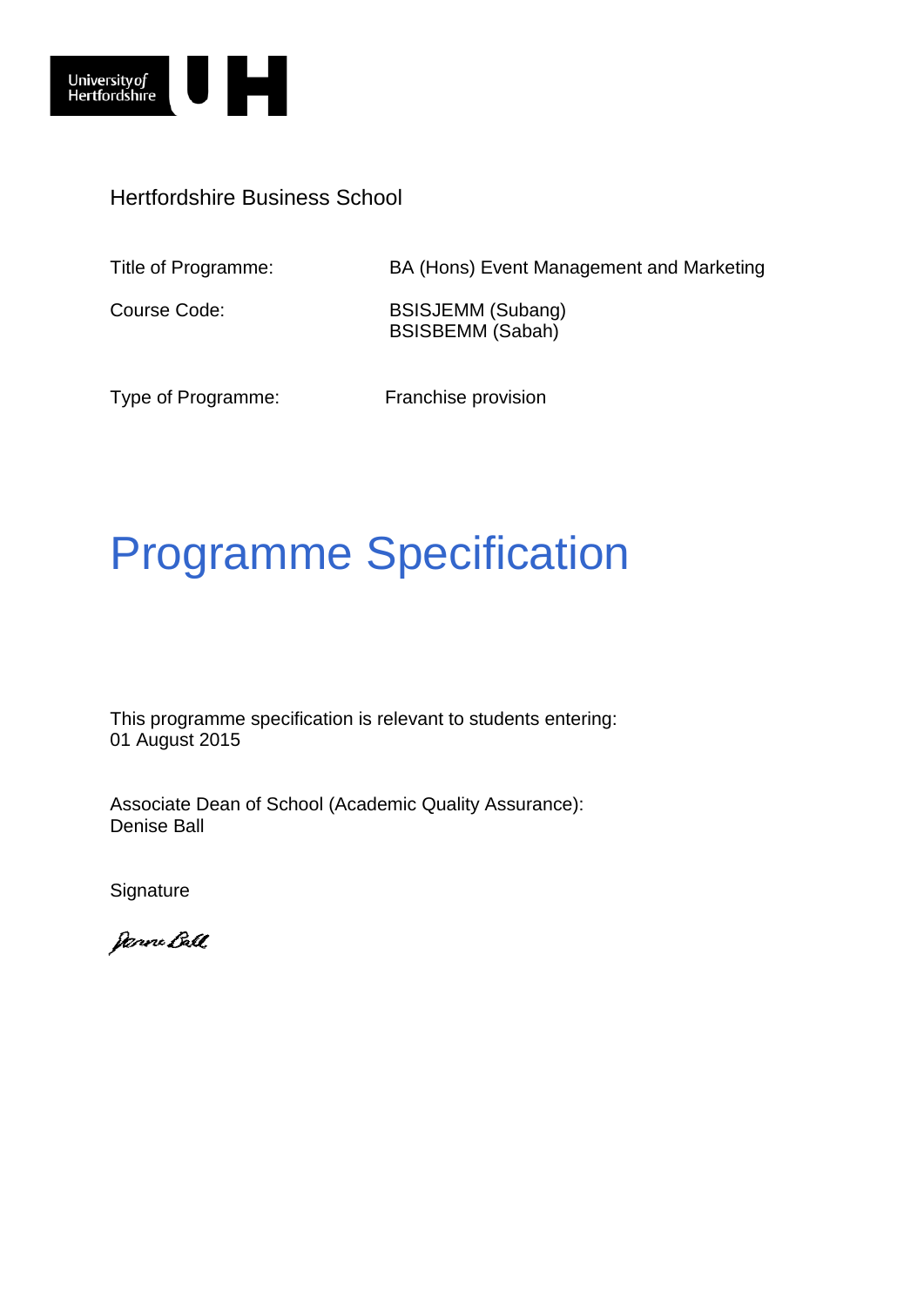## Programme Specification BA (Hons) Event Management and Marketing

This programme specification (PS) is designed for prospective students, enrolled students, academic staff and potential employers. It provides a concise summary of the main features of the programme and the intended learning outcomes that a typical student might reasonably be expected to achieve and demonstrate if he/she takes full advantage of the learning opportunities that are provided. More detailed information on the teaching, learning and assessment methods, learning outcomes and content for each module can be found in Definitive Module Documents (DMDs) and Module Guides.

### Section 1

| <b>Awarding Institution/Body</b> | University of Hertfordshire                              |
|----------------------------------|----------------------------------------------------------|
| <b>Teaching Institution</b>      | INTI International College Subang and INTI College Sabah |
| University/partner campuses      | INTI International College Subang and INTI College Sabah |
| Programme accredited by          | Not applicable                                           |
| <b>Final Award</b>               | <b>BA Honours</b>                                        |
| <b>All Final Award titles</b>    | Event Management and Marketing                           |
| <b>FHEQ level of award</b>       | 6                                                        |
| <b>UCAS code(s)</b>              | N\A                                                      |
| <b>Language of Delivery</b>      | English                                                  |
|                                  |                                                          |

#### A. Programme Rationale

The programme is designed for students who wish to acquire specific knowledge in Marketing and in Event Management.

The structure of Event Management and Marketing is designed to enable students to acquire the knowledge, skills and values necessary for a career in marketing, tourism and the hospitality industry where events form an integral part of these industries. Students are given the academic and professional underpinning required to work in this creative, vibrant and dynamic sector.

Students research, analyse and present complex information and examine and compare academic theories. They build upon this knowledge listening to regular guest speakers, participating in student trips, studying real-world business case studies and engaging in problem-solving exercises; effectively combining theory and practice to deepen their understanding and hone their transferable skills.

The pathway prepares students for event management in both a national and an international context by exploring theoretical and practical cases from local and global perspectives. It develops expertise<br>and competencies through a variety of learning, teaching and assessment approaches. The and competencies through a variety of learning, teaching and assessment approaches. curriculum includes practical modules which provide students with the opportunity to apply the skills and learning from their pathway to planning and delivering events. This rich combination of theory and practice enables students to address the challenges, problems and issues in this fast-paced industry.

The mixture of academic development and skills-driven competencies provide students with a strong background knowledge of event planning and design, technical operations, risk management, product innovation, marketing communication, strategy and the ability to create the 'event experience' underpinned by sound marketing strategy

#### B. Educational Aims of the Programme

The programme has been devised in accordance with the University's graduate attributes of programmes of study as set out in [UPR TL03.](http://sitem.herts.ac.uk/secreg/upr/TL03.htm)

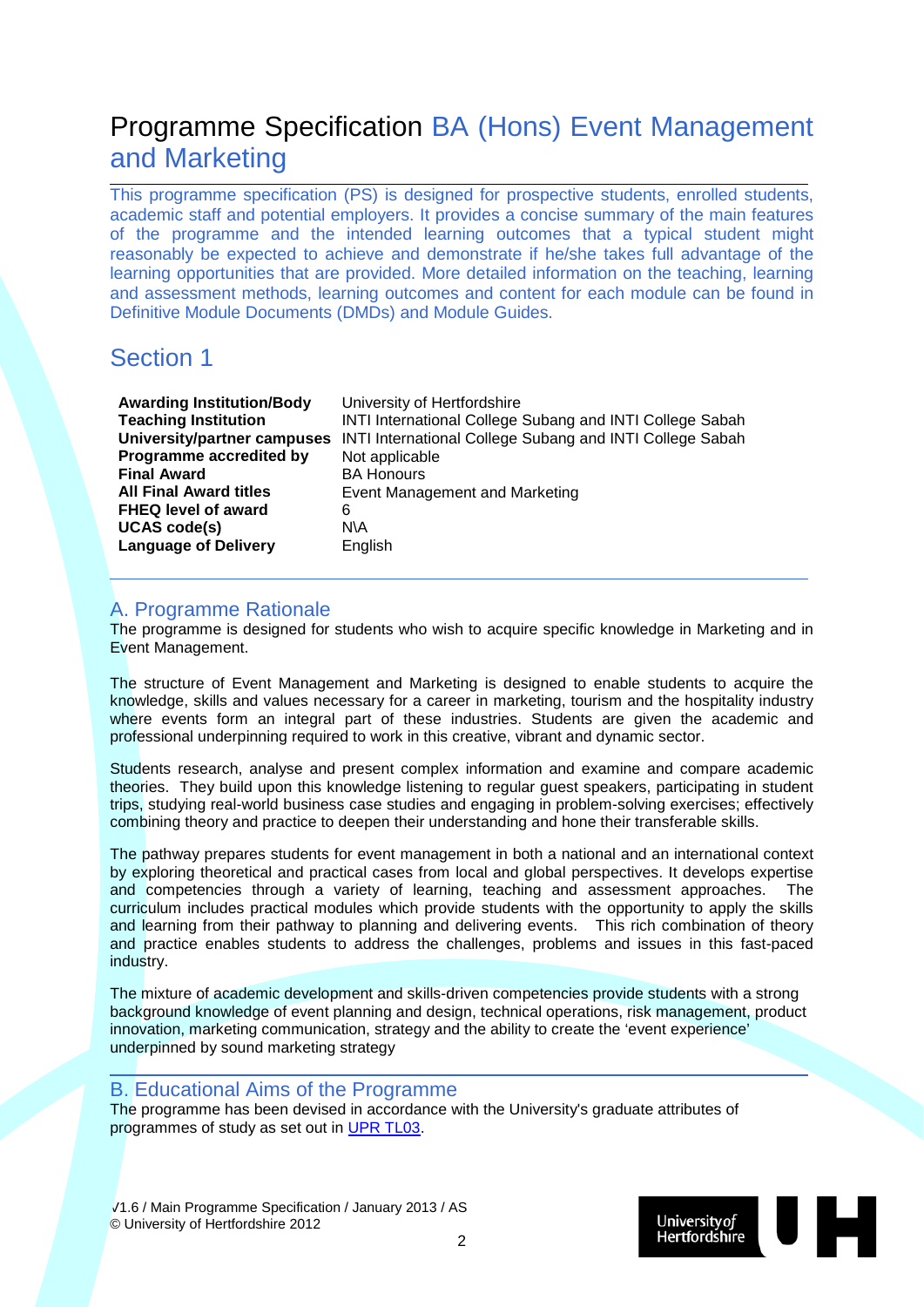#### **Additionally this programme aims to:**

- define, comprehend and analyse the attributes of various events and apply the knowledge and skills necessary for the management and planning of these events;
- develop an appreciation of the nature and context of event management as a synthesis of policy, planning and delivery mechanisms;
- identify, evaluate and creatively address the needs of the client, sponsors, the event consumer and other key stakeholders;
- recognise the economic, socio-cultural and environmental impacts of events in host areas and propose strategies to manage these effectively and to the benefit of host areas;
- obtain practical and/or international experience of event management based activity to enhance their learning and employability;
- enable students to undertake practical experience of marketing and enterprise-based activity to enhance their learning and employability;
- provide a foundation for further professional or postgraduate study;
- develop intellectual, creative and analytical ability to appraise problems and to offer solutions;
- develop interpersonal and specialist skills needed for a career in marketing and event management.

#### C. Intended Learning Outcomes

The programme provides opportunities for students to develop and demonstrate knowledge and understanding, skills and other attributes in the following areas. The programme outcomes are referenced to the QAA benchmark statements for Hospitality, Leisure, Sport and Tourism and the Framework for Higher Education Qualifications in England, Wales and Northern Ireland (2008), and relate to the typical student. Additionally, the SEEC Credit Level Descriptors for Further and Higher Education 2003 have been used as a guiding framework for curriculum design and the Framework for Higher Education Qualifications in England, Wales and Northern Ireland (2008), and relate to the typical student. Additionally, the SEEC Credit Level Descriptors for Further and Higher Education 2010 have been used as a quiding framework for curriculum design.

| Understanding of:<br>strategies<br>A1-The critical importance<br>Acquisition A1 to A8 of<br>Knowledge and<br>knowledge and understanding is<br>and centrality of the<br>understanding are assessed<br>client, the event<br>through a combination of lectures,<br>through a combination of<br>seminars, tutorials, coursework,<br>examinations and assessed<br>consumer and designing<br>the 'event experience'<br>and project work at all levels of<br>coursework. Assessment.<br>A2- The technical skills<br>which is both formative and<br>the programme.<br>relevant to planning<br>summative, can take the<br>events, risk management<br>Throughout, the learner is<br>form of essays, case studies,<br>and the regulatory<br>encouraged to undertake<br>reports, seminar papers, |
|---------------------------------------------------------------------------------------------------------------------------------------------------------------------------------------------------------------------------------------------------------------------------------------------------------------------------------------------------------------------------------------------------------------------------------------------------------------------------------------------------------------------------------------------------------------------------------------------------------------------------------------------------------------------------------------------------------------------------------------------------------------------------------------|
|                                                                                                                                                                                                                                                                                                                                                                                                                                                                                                                                                                                                                                                                                                                                                                                       |
|                                                                                                                                                                                                                                                                                                                                                                                                                                                                                                                                                                                                                                                                                                                                                                                       |
|                                                                                                                                                                                                                                                                                                                                                                                                                                                                                                                                                                                                                                                                                                                                                                                       |
|                                                                                                                                                                                                                                                                                                                                                                                                                                                                                                                                                                                                                                                                                                                                                                                       |
|                                                                                                                                                                                                                                                                                                                                                                                                                                                                                                                                                                                                                                                                                                                                                                                       |
|                                                                                                                                                                                                                                                                                                                                                                                                                                                                                                                                                                                                                                                                                                                                                                                       |
|                                                                                                                                                                                                                                                                                                                                                                                                                                                                                                                                                                                                                                                                                                                                                                                       |
|                                                                                                                                                                                                                                                                                                                                                                                                                                                                                                                                                                                                                                                                                                                                                                                       |
|                                                                                                                                                                                                                                                                                                                                                                                                                                                                                                                                                                                                                                                                                                                                                                                       |
|                                                                                                                                                                                                                                                                                                                                                                                                                                                                                                                                                                                                                                                                                                                                                                                       |
| frameworks affecting<br>independent study both to<br>multiple choice tests,                                                                                                                                                                                                                                                                                                                                                                                                                                                                                                                                                                                                                                                                                                           |
| supplement and consolidate what<br>portfolios and presentations.<br>events                                                                                                                                                                                                                                                                                                                                                                                                                                                                                                                                                                                                                                                                                                            |
| is being taught/learnt and to<br>A3- The impacts of events                                                                                                                                                                                                                                                                                                                                                                                                                                                                                                                                                                                                                                                                                                                            |
| broaden their individual<br>and management                                                                                                                                                                                                                                                                                                                                                                                                                                                                                                                                                                                                                                                                                                                                            |
| strategies for generating<br>knowledge and understanding of                                                                                                                                                                                                                                                                                                                                                                                                                                                                                                                                                                                                                                                                                                                           |
| positive event legacies<br>the subject.                                                                                                                                                                                                                                                                                                                                                                                                                                                                                                                                                                                                                                                                                                                                               |
| A4- Key event stakeholders                                                                                                                                                                                                                                                                                                                                                                                                                                                                                                                                                                                                                                                                                                                                                            |
| and the need to balance<br>A3, A4and A8 are further                                                                                                                                                                                                                                                                                                                                                                                                                                                                                                                                                                                                                                                                                                                                   |
| their needs and<br>enhanced by the use of case                                                                                                                                                                                                                                                                                                                                                                                                                                                                                                                                                                                                                                                                                                                                        |
| studies of real-life practice and<br>expectations                                                                                                                                                                                                                                                                                                                                                                                                                                                                                                                                                                                                                                                                                                                                     |
| the use of guest speakers from<br>A5- The key marketing                                                                                                                                                                                                                                                                                                                                                                                                                                                                                                                                                                                                                                                                                                                               |
| the public sector and industry.<br>concepts, practices and                                                                                                                                                                                                                                                                                                                                                                                                                                                                                                                                                                                                                                                                                                                            |
| underpinning theory.                                                                                                                                                                                                                                                                                                                                                                                                                                                                                                                                                                                                                                                                                                                                                                  |
| A6- The complexities of<br>A6 and A7 are encouraged                                                                                                                                                                                                                                                                                                                                                                                                                                                                                                                                                                                                                                                                                                                                   |
| organisations, in<br>through the use of case studies<br>particular the way in                                                                                                                                                                                                                                                                                                                                                                                                                                                                                                                                                                                                                                                                                                         |
| and study trips in modules.<br>which marketing interacts                                                                                                                                                                                                                                                                                                                                                                                                                                                                                                                                                                                                                                                                                                                              |
| with other key business                                                                                                                                                                                                                                                                                                                                                                                                                                                                                                                                                                                                                                                                                                                                                               |
|                                                                                                                                                                                                                                                                                                                                                                                                                                                                                                                                                                                                                                                                                                                                                                                       |
| V1.6 / Main Programme Specification / January 2013 / AS                                                                                                                                                                                                                                                                                                                                                                                                                                                                                                                                                                                                                                                                                                                               |
| <b>University of</b><br>© University of Hertfordshire 2012<br>Hertfordshire<br>2                                                                                                                                                                                                                                                                                                                                                                                                                                                                                                                                                                                                                                                                                                      |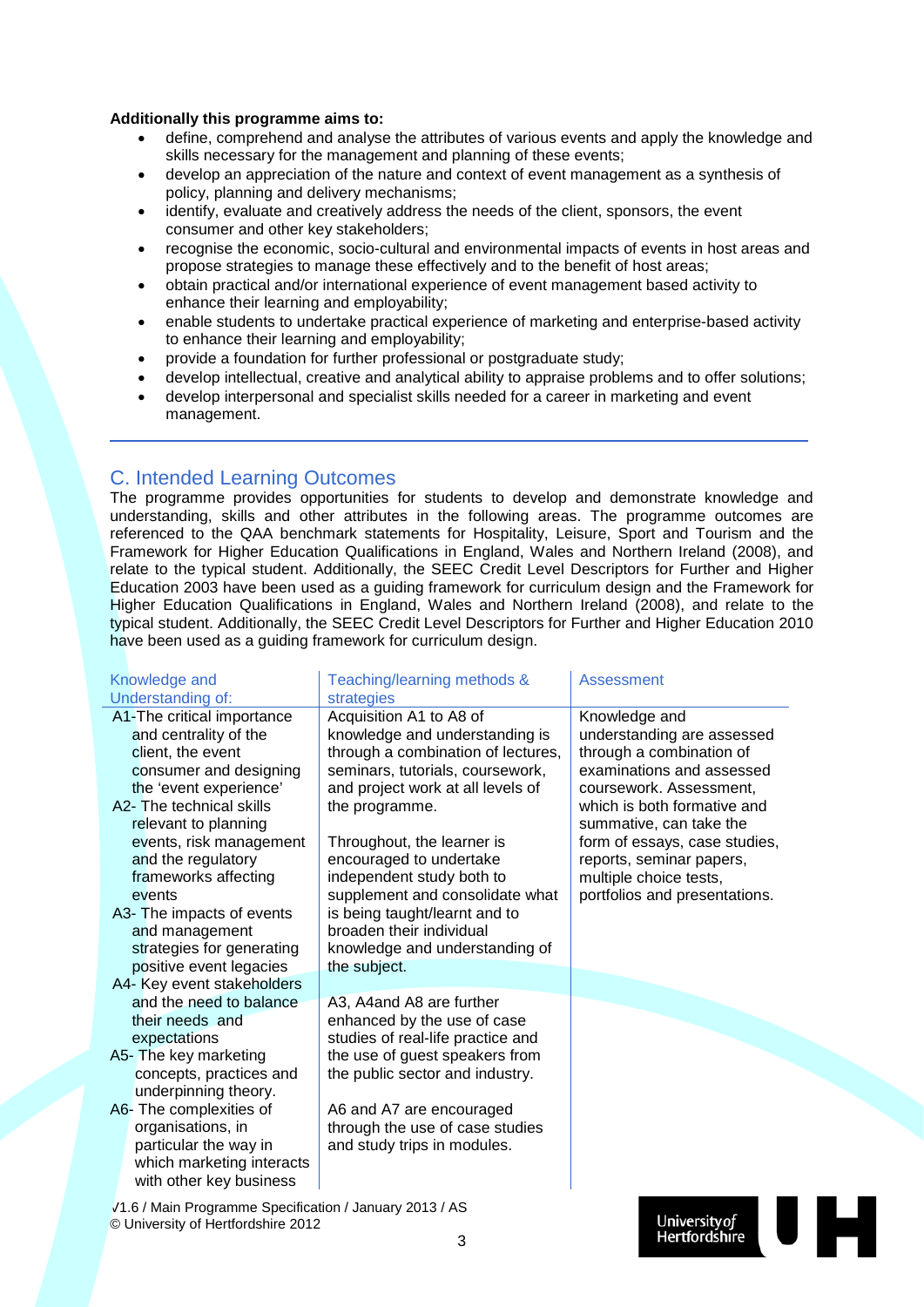| functions.<br>A7- The external<br>environmental influence<br>on the organisation and<br>marketing management.<br>A8- Contemporary issues<br>which impact marketing<br>such as innovation,<br>creativity and enterprise;<br>e-commerce,<br>sustainability, business<br>ethics and globalisation.                                                                                                                                                                                                                                                                   |                                                                                                                                                                                                                                                                                                                                                                                                                                                                                                                                                                                                                                                                                          |                                                                                                                                                                                                                                                                                                                                                                                                                                                                                                                                                                  |
|-------------------------------------------------------------------------------------------------------------------------------------------------------------------------------------------------------------------------------------------------------------------------------------------------------------------------------------------------------------------------------------------------------------------------------------------------------------------------------------------------------------------------------------------------------------------|------------------------------------------------------------------------------------------------------------------------------------------------------------------------------------------------------------------------------------------------------------------------------------------------------------------------------------------------------------------------------------------------------------------------------------------------------------------------------------------------------------------------------------------------------------------------------------------------------------------------------------------------------------------------------------------|------------------------------------------------------------------------------------------------------------------------------------------------------------------------------------------------------------------------------------------------------------------------------------------------------------------------------------------------------------------------------------------------------------------------------------------------------------------------------------------------------------------------------------------------------------------|
| Intellectual skills - able to:                                                                                                                                                                                                                                                                                                                                                                                                                                                                                                                                    | Teaching/learning methods &<br>strategies                                                                                                                                                                                                                                                                                                                                                                                                                                                                                                                                                                                                                                                | <b>Assessment</b>                                                                                                                                                                                                                                                                                                                                                                                                                                                                                                                                                |
| B1-Research and assess<br>subject specific facts,<br>theories, paradigms,<br>principles and concepts<br>B2 - Critically assess and<br>evaluate evidence;<br>B3- Describe, analyse and<br>critically interpret data,<br>text information and<br>research evidence<br>B4 -Apply knowledge to the<br>solution of familiar and<br>unfamiliar problems<br>B5- Develop a reasoned<br>argument and challenge<br>assumption<br>B6-Utilise cognitive skills of<br>synthesis<br>B7- Assess theory and<br>provide opinion based on<br>reading and use of<br>relevant theory. | Intellectual skills are developed<br>throughout the programme by the<br>methods and strategies outlined<br>in Section A, above. The higher<br>level skills are substantially<br>developed at levels four and five,<br>and particularly through advanced<br>work.<br>Throughout, the learner is<br>encouraged to develop<br>intellectual skills further by<br>independent study. Feedback on<br>the variety of assessments<br>throughout their time at UH helps<br>students to further develop their<br>individual learning plans and<br>enhance their intellectual skills.<br>Throughout, the learner is<br>encouraged to develop<br>intellectual skills further by<br>independent study | Intellectual skills specific to<br>B1- B7are assessed via<br>coursework assignments,<br>case study reports,<br>presentations, examinations<br>and live projects and the<br>integration of theory with<br>practice.                                                                                                                                                                                                                                                                                                                                               |
| Practical skills - able to:                                                                                                                                                                                                                                                                                                                                                                                                                                                                                                                                       | Teaching/learning methods &<br>strategies                                                                                                                                                                                                                                                                                                                                                                                                                                                                                                                                                                                                                                                | <b>Assessment</b>                                                                                                                                                                                                                                                                                                                                                                                                                                                                                                                                                |
| C1- Demonstrate<br>competence in written and<br>oral communication skills<br>C <sub>2</sub> - Demonstrate<br>competence in numeracy,<br>computing and IT skills<br>C3 - Demonstrate<br>competence in interactive<br>and group skills<br>C4- Integrate marketing<br>theory with practice<br>through the 'applied'<br>modules.                                                                                                                                                                                                                                      | Practical skills are developed<br>throughout the programme by the<br>methods and strategies outlined<br>in sections A and B above and<br>includes tutorials, group based<br>projects, oral presentations, case<br>studies and links with live<br>projects.                                                                                                                                                                                                                                                                                                                                                                                                                               | Skill C1 is assessed through<br>essays, reports,<br>presentations, student-led<br>seminars and examinations.<br>Skill C2 is assessed within<br>specific modules, and more<br>integrally, as part of learning<br>and assessment strategies<br>throughout the programme.<br>Skill C3 is assessed by<br>group-based coursework,<br>group presentations and<br>poster presentations, and<br>includes the use of wikis<br>and/or student logs and<br>reflections to ascertain<br>individual contributions.<br>Skill C4 is assessed through<br>coursework assignments, |

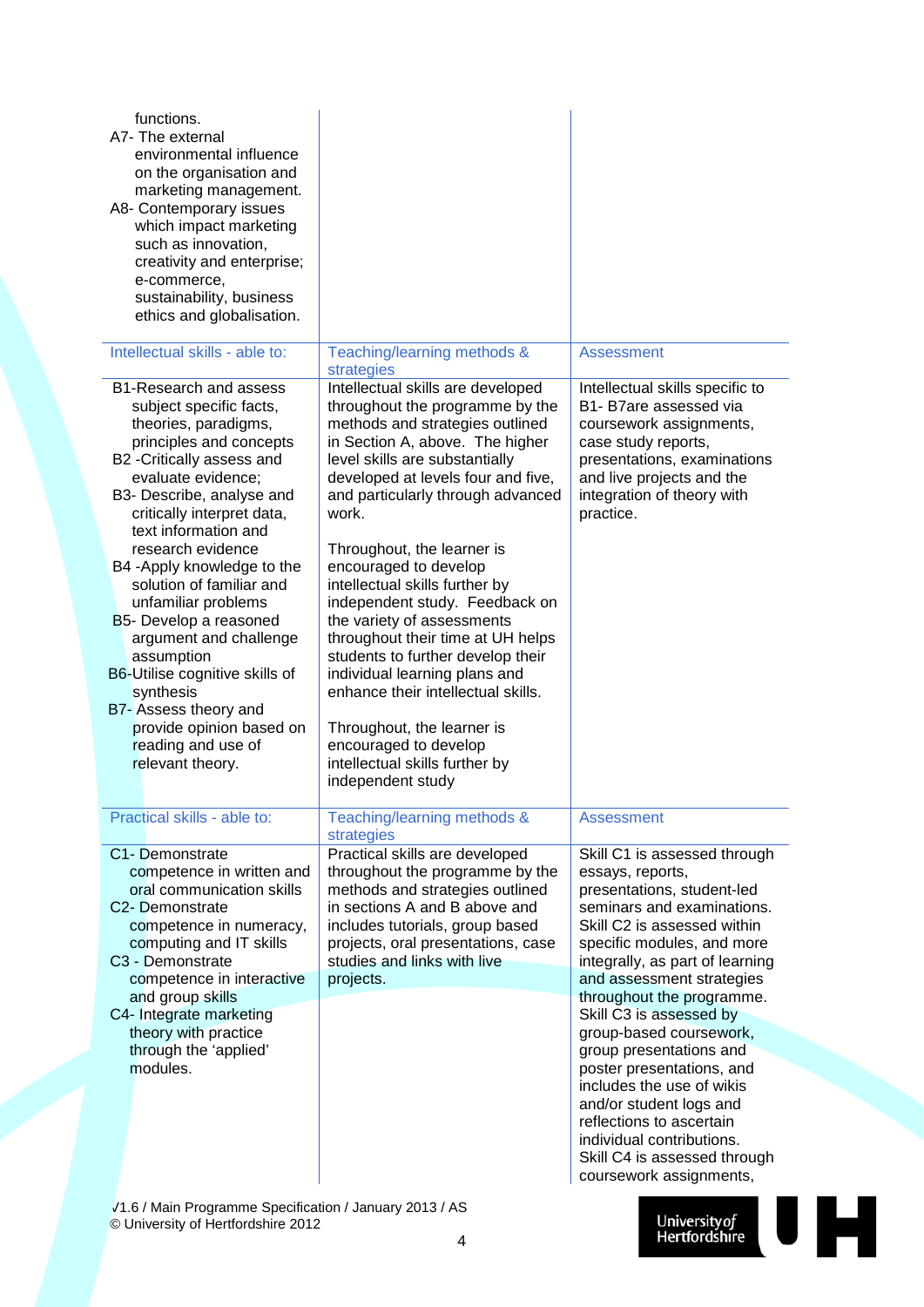|                                                                                                                                                                                                                                                                                                                                                                                                                                                                                                                                                                                                                                                                                                                                |                                                                                                                                                                                                                                                                                                                                                                                                                                                                                                                                                                                                   | case study reports,<br>presentations, examinations<br>and live projects.                                                                                                                                                                                                                                                                                                                                                                                                                                                                                                                                                                                                                 |
|--------------------------------------------------------------------------------------------------------------------------------------------------------------------------------------------------------------------------------------------------------------------------------------------------------------------------------------------------------------------------------------------------------------------------------------------------------------------------------------------------------------------------------------------------------------------------------------------------------------------------------------------------------------------------------------------------------------------------------|---------------------------------------------------------------------------------------------------------------------------------------------------------------------------------------------------------------------------------------------------------------------------------------------------------------------------------------------------------------------------------------------------------------------------------------------------------------------------------------------------------------------------------------------------------------------------------------------------|------------------------------------------------------------------------------------------------------------------------------------------------------------------------------------------------------------------------------------------------------------------------------------------------------------------------------------------------------------------------------------------------------------------------------------------------------------------------------------------------------------------------------------------------------------------------------------------------------------------------------------------------------------------------------------------|
| Transferable skills - able to:                                                                                                                                                                                                                                                                                                                                                                                                                                                                                                                                                                                                                                                                                                 | Teaching/learning methods &<br>strategies                                                                                                                                                                                                                                                                                                                                                                                                                                                                                                                                                         | Assessment                                                                                                                                                                                                                                                                                                                                                                                                                                                                                                                                                                                                                                                                               |
| D1-Recognise and prepare<br>for career opportunities<br>within the workplace<br>D2- Identify academic skills<br>transferable to the<br>workplace and plan for<br>the acquisition of further<br>relevant skills<br>D3- Display competence in<br>problem solving skills<br>D4- Demonstrate an ability to<br>work effectively in teams<br>and independently<br>D5 -Demonstrate the ability<br>to use academic,<br>enterprise and<br>employability skills in both<br>scholarly and work-based<br>environments.<br>D6 -Operate in the dynamic<br>global arena and to<br>appreciate contemporary<br>and cross-cultural<br>difference.<br>D7- Communicate<br>effectively, both orally and<br>in writing.<br>D8- Make effective use of | Transferable skills are developed<br>through the programme by the<br>methods and strategies outlined<br>in sections A, B and C above.<br>Skills D1 and D2 are developed<br>particularly through the<br><b>Enhancing Employability modules</b><br>in Level 5 and encouraged<br>throughout the programme.<br>Skills D3- D8 are developed and<br>promoted through the<br>programme, most notably in the<br>seminar-based work<br>Throughout, the learner is<br>encouraged to develop<br>transferable skills by maintaining<br>a record of evidence and<br>completing a personal<br>development plan. | The Enhancing Employability<br>modules require a portfolio of<br>work for assessment, in<br>which students demonstrate,<br>through the completion of a<br>variety of tasks, their<br>knowledge of career<br>opportunities within their<br>industry, and the relevance<br>of their academic skills to the<br>workplace.<br>Tasks also include role-play<br>to prepare for the recruitment<br>process and working in the<br>business environment.<br>Transferable skills are<br>assessed through<br>coursework, but particularly<br>by case studies and<br>problem-solving. Problem<br>solving exercises are used<br>for formative and summative<br>assessment in a variety of<br>modules. |
| Information Technology.                                                                                                                                                                                                                                                                                                                                                                                                                                                                                                                                                                                                                                                                                                        |                                                                                                                                                                                                                                                                                                                                                                                                                                                                                                                                                                                                   |                                                                                                                                                                                                                                                                                                                                                                                                                                                                                                                                                                                                                                                                                          |

### D. Programme Structures, Features, Levels, Modules, and Credits

The programme is offered in full-time mode over 3 years and leads to the award of BA (Hons) Event Management and Marketing.

Entry to the programme is normally at Level 4. Entry at Level 5 may be possible with suitable qualifications. Intake at INTI International College Subang (IICS) is normally at August (IICS Semester A), January (IICS Semester B) and April (IICS Semester C). Intake at INTI College Sabah (ICS) is normally at January (ICS Semester A), April (ICS Semester B) and August (ICS Semester C).

#### Professional and Statutory Regulatory Bodies Not applicable.

Work-Based Learning, including Sandwich Programmes Not applicable.

#### Programme Structure

The programme structure and progression information below (Table 1a and 1b) is provided for the Honours award. Any interim awards are identified in Table 1b. The Programme Learning Outcomes detailed above are developed and assessed through the constituent modules. Table 2 (in section 2) identifies where each learning outcome is assessed.

#### Table 1a Outline Programme Structure

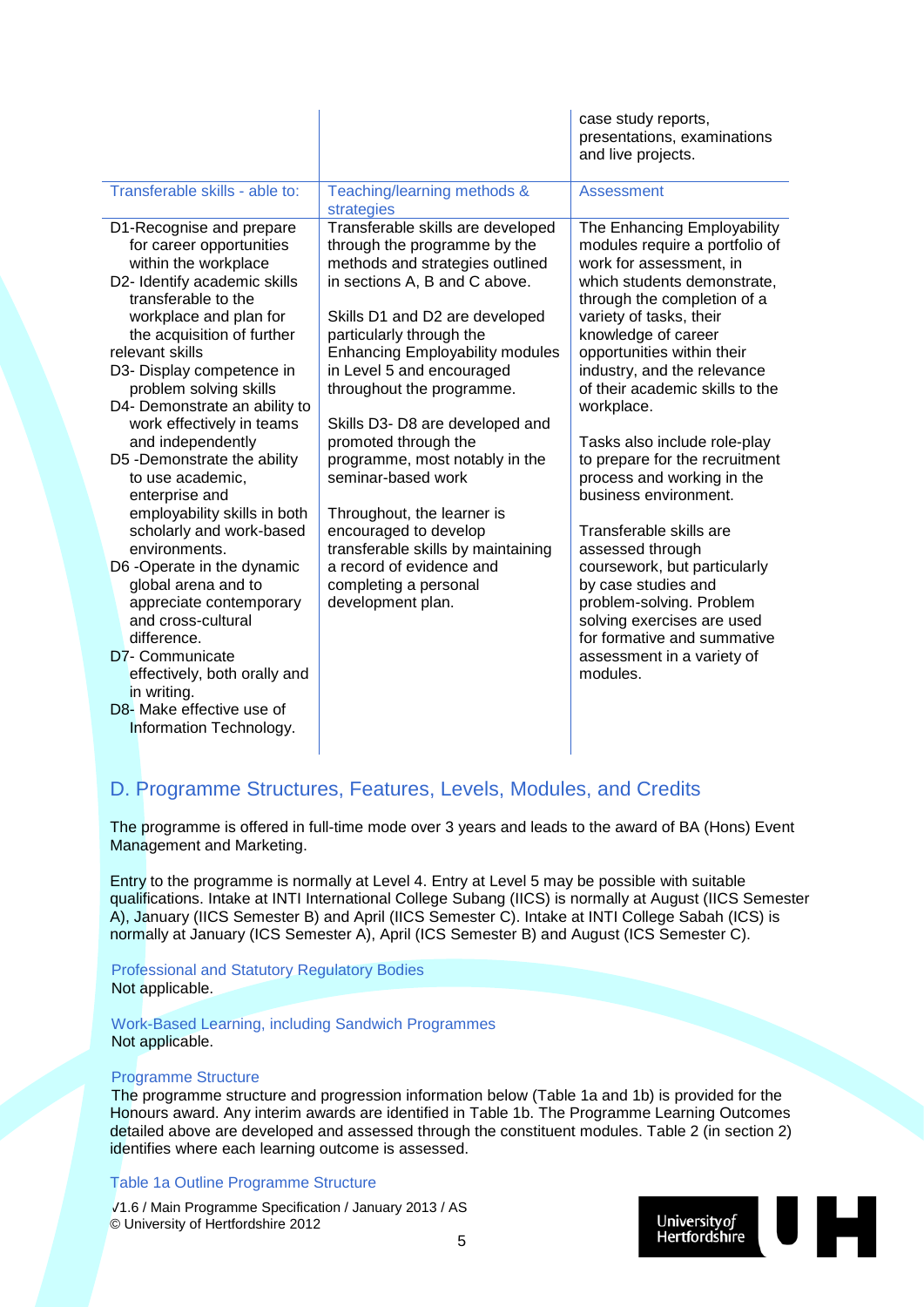#### **Modes of study: Full Time**

#### **ENTRY POINT: INTI International College SUBANG - Semester A (AUGUST)**

#### **LEVEL 4**

| <b>Compulsory Modules</b><br><b>Module Title</b> | Code<br>Subang<br>Sabah<br>Module | <b>Credit Points</b> | ð<br>anguage<br>Delivery | Examination<br>$\aleph$ | Coursework<br>$\aleph$ | Practical<br>$\%$ | <b>Semesters</b> |
|--------------------------------------------------|-----------------------------------|----------------------|--------------------------|-------------------------|------------------------|-------------------|------------------|
| <b>Principles of Marketing</b>                   | 4FBS1017<br>4FBS1058              | 15                   | English                  | $\mathbf 0$             | 100                    | $\Omega$          | A                |
| Quantitative Methods for Business                | 4FBS1214<br>4FBS1218              | 15                   | English                  | 50                      | 50                     | $\Omega$          | A                |
| Introduction to Business and Management          | 4FBS1215<br>4FBS1219              | 30                   | English                  | 0                       | 100                    | $\Omega$          | $A + C$          |
| Introduction to Marketing Communications         | 4FBS1020<br>4FBS1061              | 15                   | English                  | $\mathbf 0$             | 100                    | $\Omega$          | B                |
| The Event Industry                               | 4FBS1216<br>4FBS1220              | 15                   | English                  | $\mathbf 0$             | 100                    | $\Omega$          | C                |
| <b>Global Perspectives in Business</b>           | 4FBS1029<br>4FBS1062              | 15                   | English                  | 0                       | 100                    | 0                 | C                |
| <b>Hospitality Services Management</b>           | 4FBS1217<br>4FBS1221              | 15                   | English                  | 0                       | 100                    | 0                 | C                |

Progression to Level 5 requires 120 credit points at Level 4. For students with less than 120 credits at Level 4 progression will be determined by the Programme Examination Board.

#### **LEVEL 5**

| <b>Compulsory Modules</b><br><b>Module Title</b>      | Code<br>ဥ<br>Sabah<br><b>Subai</b><br>Module | <b>Credit Points</b> | ð<br>anguage<br>Delivery | Examination<br>$\aleph$ | Coursework<br>$\aleph$ | Practical<br>$\aleph$ | <b>Semesters</b> |
|-------------------------------------------------------|----------------------------------------------|----------------------|--------------------------|-------------------------|------------------------|-----------------------|------------------|
| <b>Marketing Planning</b>                             | 5FBS1025<br>5FBS1103                         | 15                   | English                  | $\Omega$                | 100                    | $\Omega$              | A                |
| <b>Enhancing Employability in Event</b><br>Management | 5FBS1334<br>5FBS1338                         | 15                   | English                  | $\Omega$                | 100                    | $\Omega$              | A                |
| <b>Product Innovation</b>                             | 5FBS1028<br>5FBS1106                         | 15                   | English                  | $\Omega$                | 100                    | $\Omega$              | B                |
| 21st Century Consumer Marketing                       | 5FBS1023<br>5FBS1101                         | 15                   | English                  | 50                      | 50                     | $\mathbf 0$           | B                |
| Marketing for small enterprise                        | 5FBS1030<br>5FBS1108                         | 15                   | English                  | 60                      | 40                     | 0                     | B                |
| Event Strategy: Culture and Sporting Events           | 5FBS1335                                     | 15                   | English                  | $\mathbf 0$             | 100                    | $\Omega$              | C                |
| Olympic Impact and Legacies                           | 5FBS1339<br>5FBS1336<br>5FBS1340             | 15                   | English                  | 50                      | 50                     | $\mathbf{0}$          | C                |
| Event Planning and Risk Management                    | 5FBS1337<br>5FBS1341                         | 15                   | English                  | 0                       | 100                    | $\mathbf 0$           | C                |

Progression to Level 6 requires 240 credit points at Levels 4 and 5, of which at least 120 credit points must be at Level 5; for students with less than 240 credit points at Levels 4 and 5 progression will be determined by the Programme Examination Board.

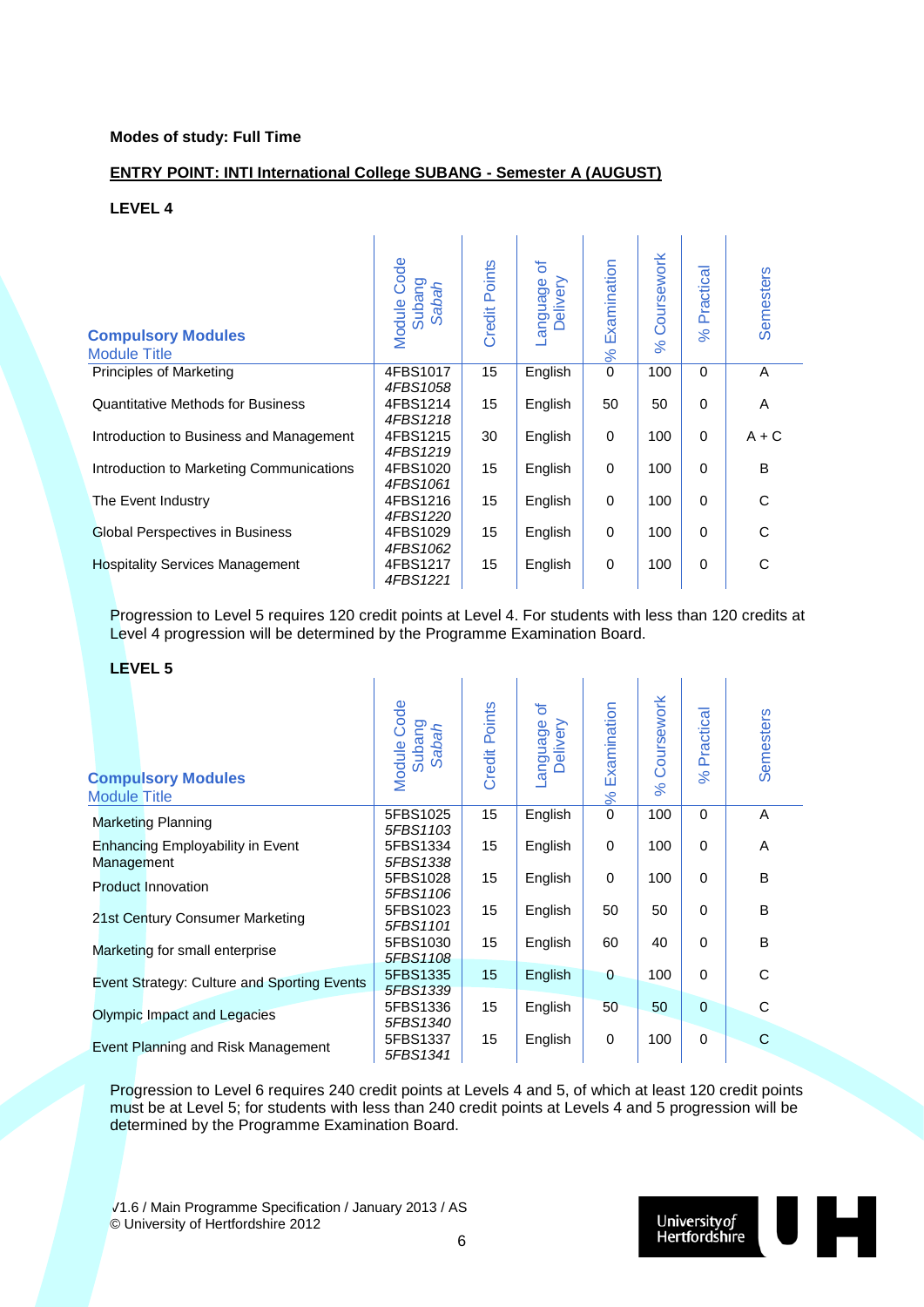| <b>Compulsory Modules</b><br><b>Module Title</b> | Code<br>Subang<br>Sabah<br>Module | <b>Credit Points</b> | ৳<br>Delivery<br>appenbue- | Examination<br>$\infty$ | Coursework<br>$\aleph$ | ctical<br>ē<br>$\mathbf{a}$<br>$\aleph$ | Semesters |
|--------------------------------------------------|-----------------------------------|----------------------|----------------------------|-------------------------|------------------------|-----------------------------------------|-----------|
| Social Networking and Enterprise                 | 6FBS1064<br>6FBS1407              | 15                   | English                    | 0                       | 100                    | $\Omega$                                | A         |
| Sponsorship, Partnership and Finance             | 6FBS1404<br>6FBS1409              | 15                   | English                    | 60                      | 40                     | $\Omega$                                | A         |
| Market and Social Research                       | 6FBS1061<br>6FBS1095              | 30                   | English                    | 60                      | 40                     | $\Omega$                                | $A + B$   |
| Contemporary Issues in Marketing                 | 6FBS1094<br>6FBS1408              | 15                   | English                    | $\Omega$                | 100                    | $\Omega$                                | B         |
| <b>Operations Management for Events</b>          | 6FBS1405<br>6FBS1410              | 15                   | English                    | 70                      | 30                     | $\Omega$                                | С         |
| Visitor Attraction Management                    | 6FBS1406<br>6FBS1411              | 15                   | English                    | 40                      | 60                     | $\Omega$                                | С         |
| <b>Business &amp; Commercial Awareness</b>       | 6FBS1062<br>6FBS1104              | 15                   | English                    | 0                       | 100                    | $\Omega$                                | С         |

#### **ENTRY POINT: INTI International College SUBANG - Semester B (JANUARY)**

**LEVEL 4**

| <b>Compulsory Modules</b><br><b>Module Title</b> | Code<br>Subang<br>Sabah<br>Module | <b>Credit Points</b> | ð<br>anguage<br>Delivery | Examination<br>$\frac{8}{3}$ | Coursework<br>$\aleph$ | Practical<br>$\aleph$ | <b>Semesters</b> |
|--------------------------------------------------|-----------------------------------|----------------------|--------------------------|------------------------------|------------------------|-----------------------|------------------|
| Introduction to Business and Management          | 4FBS1215<br>4FBS1219              | 30                   | English                  | $\mathbf 0$                  | 100                    | $\Omega$              | $B + C$          |
| <b>Principles of Marketing</b>                   | 4FBS1017<br>4FBS1058              | 15                   | English                  | $\mathbf 0$                  | 100                    | $\Omega$              | C                |
| <b>Quantitative Methods for Business</b>         | 4FBS1214<br>4FBS1218              | 15                   | English                  | 50                           | 50                     | $\Omega$              | C                |
| Introduction to Marketing Communications         | 4FBS1020<br>4FBS1061              | 15                   | English                  | 0                            | 100                    | 0                     | C                |
| The Event Industry                               | 4FBS1216<br>4FBS1220              | 15                   | English                  | $\mathbf 0$                  | 100                    | $\Omega$              | A                |
| Global Perspectives in Business                  | 4FBS1029<br>4FBS1062              | 15                   | English                  | 0                            | 100                    | $\Omega$              | A                |
| <b>Hospitality Services Management</b>           | 4FBS1217<br>4FBS1221              | 15                   | English                  | 0                            | 100                    | 0                     | A                |

Progression to Level 5 requires 120 credit points at Level 4. For students with less than 120 credits at Level 4 progression will be determined by the Programme Examination Board.

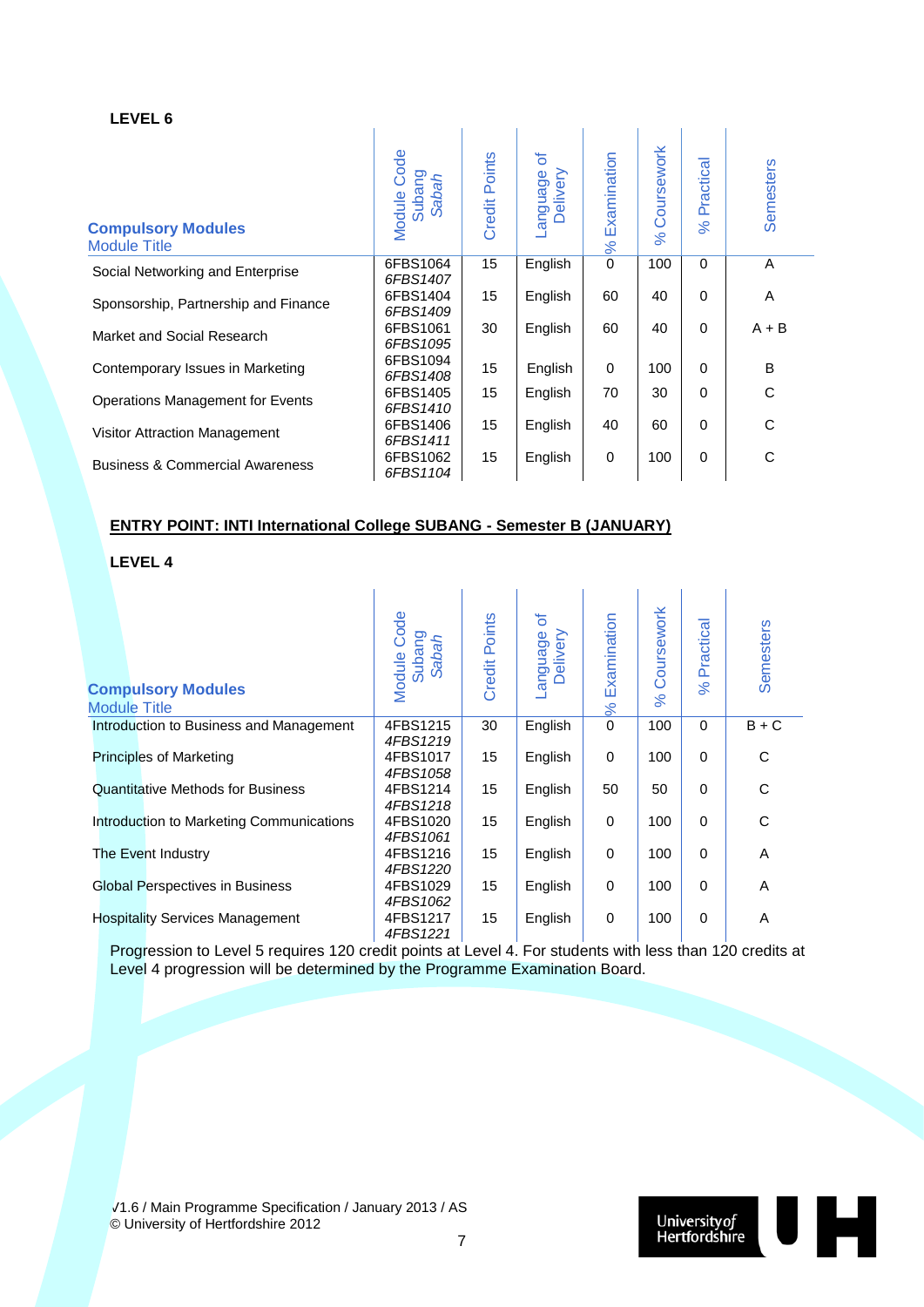| <b>Compulsory Modules</b><br><b>Module Title</b> | Code<br>Subang<br>Sabah<br>Module | <b>Credit Points</b> | ৳<br>anguage-<br>Delivery | Examination<br>$\frac{8}{6}$ | Coursework<br>$\aleph$ | Practical<br>$\%$ | Semesters |
|--------------------------------------------------|-----------------------------------|----------------------|---------------------------|------------------------------|------------------------|-------------------|-----------|
| <b>Marketing Planning</b>                        | 5FBS1025<br>5FBS1103              | 15                   | English                   | $\mathbf 0$                  | 100                    | $\Omega$          | B         |
| Enhancing Employability in Event<br>Management   | 5FBS1334<br>5FBS1338              | 15                   | English                   | 0                            | 100                    | $\Omega$          | B         |
| Marketing for the Small Enterprise               | 5FBS1030<br>5FBS1108              | 15                   | English                   | 60                           | 40                     | $\Omega$          | C         |
| Event Strategy: Culture and Sporting Events      | 5FBS1335<br>5FBS1339              | 15                   | English                   | $\mathbf 0$                  | 100                    | $\Omega$          | C         |
| Product Innovation                               | 5FBS1028<br>5FBS1106              | 15                   | English                   | $\mathbf 0$                  | 100                    | $\mathbf 0$       | C         |
| 21st Century Consumer Marketing                  | 5FBS1023<br>5FBS1101              | 15                   | English                   | 50                           | 50                     | $\mathbf 0$       | A         |
| Olympic Impact and Legacies                      | 5FBS1336<br>5FBS1340              | 15                   | English                   | 50                           | 50                     | 0                 | A         |
| Event Planning and Risk Management               | 5FBS1337<br>5FBS1341              | 15                   | English                   | 0                            | 100                    | $\mathbf 0$       | A         |

Progression to Level 6 requires 240 credit points at Levels 4 and 5, of which at least 120 credit points must be at Level 5; for students with less than 240 credit points at Levels 4 and 5 progression will be determined by the Programme Examination Board.

#### **LEVEL 6**

| <b>Compulsory Modules</b><br><b>Module Title</b> | Code<br>Subang<br>Saba<br>Module | <b>Credit Points</b> | ৳<br>anguage<br>Delivery | Examination<br>8 <sup>o</sup> | Coursework<br>$\aleph$ | Practical<br>$\%$ | <b>Semesters</b> |
|--------------------------------------------------|----------------------------------|----------------------|--------------------------|-------------------------------|------------------------|-------------------|------------------|
| Social Networking and Enterprise                 | 6FBS1064<br>6FBS1407             | 15                   | English                  | $\mathbf 0$                   | 100                    | $\Omega$          | B                |
| Market and Social Research                       | 6FBS1061<br>6FBS1095             | 30                   | English                  | 60                            | 40                     | $\Omega$          | $B + C$          |
| Sponsorship, Partnership and Finance             | 6FBS1404<br>6FBS1409             | 15                   | English                  | 60                            | 40                     | $\Omega$          | C                |
| Contemporary Issues in Marketing                 | 6FBS1094<br>6FBS1408             | 15                   | English                  | $\Omega$                      | 100                    | $\Omega$          | C                |
| <b>Operations Management for Events</b>          | 6FBS1405<br>6FBS1410             | 15                   | English                  | 70                            | 30                     | 0                 | C                |
| <b>Visitor Attraction Management</b>             | 6FBS1406<br>6FBS1411             | 15                   | English                  | 40                            | 60                     | $\Omega$          | A                |
| <b>Business &amp; Commercial Awareness</b>       | 6FBS1062<br>6FBS1104             | 15                   | English                  | $\mathbf 0$                   | 100                    | $\Omega$          | A                |

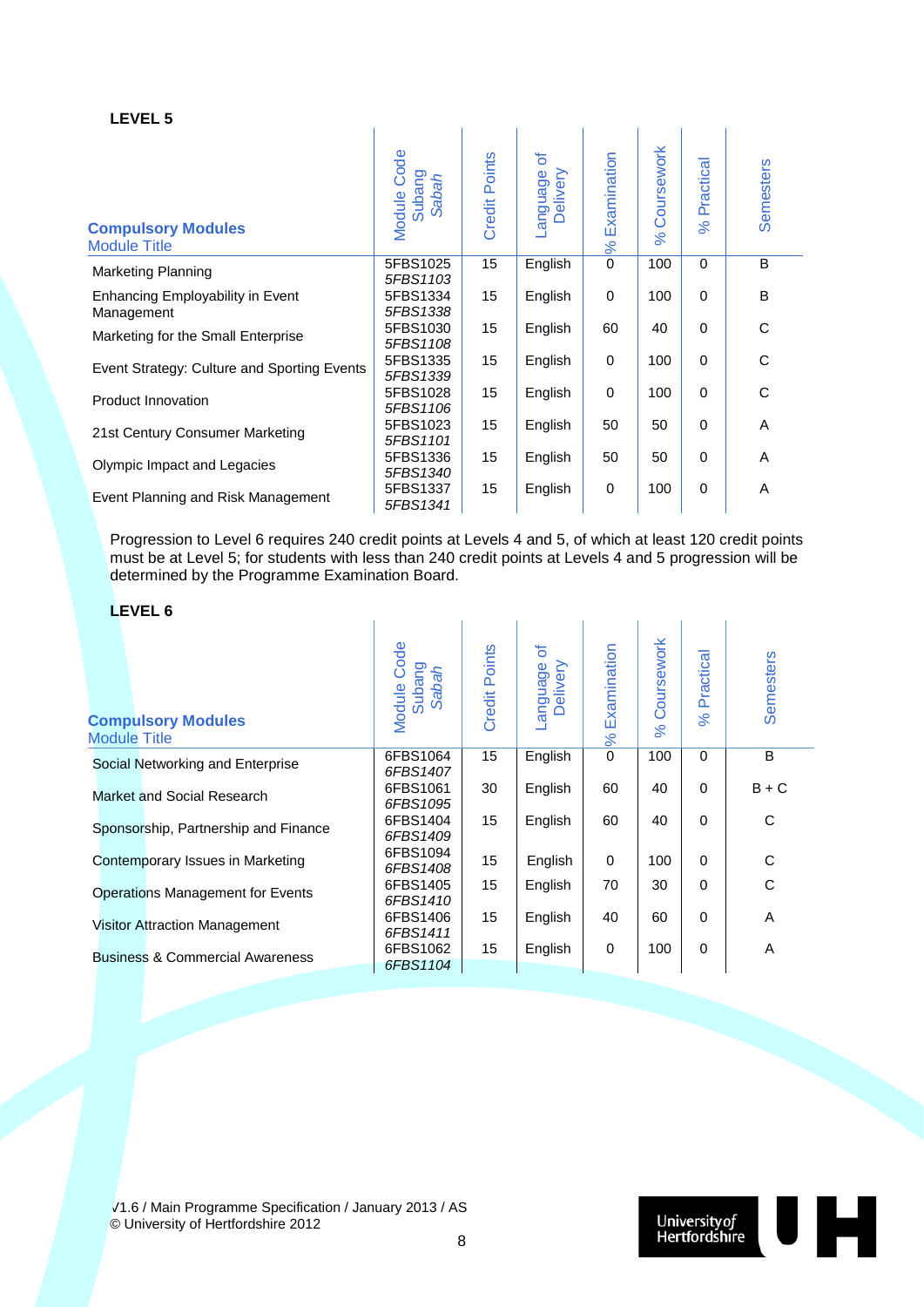#### **ENTRY POINT: INTI International College SUBANG - Semester C (APRIL)**

#### **LEVEL 4**

| <b>Compulsory Modules</b><br><b>Module Title</b> | Code<br>Subang<br><b>Sabah</b><br>Module | <b>Credit Points</b> | ৳<br>Delivery<br>anguage | Examination<br>$\frac{8}{3}$ | Coursework<br>8 <sup>o</sup> | Practical<br>$\%$ | Semesters |
|--------------------------------------------------|------------------------------------------|----------------------|--------------------------|------------------------------|------------------------------|-------------------|-----------|
| Principles of Marketing                          | 4FBS1017<br>4FBS1058                     | 15                   | English                  | $\mathbf 0$                  | 100                          | $\mathbf 0$       | C         |
| <b>Quantitative Methods for Business</b>         | 4FBS1214<br>4FBS1218                     | 15                   | English                  | 50                           | 50                           | $\mathbf 0$       | C         |
| Introduction to Business and Management          | 4FBS1215<br>4FBS1219                     | 30                   | English                  | 0                            | 100                          | 0                 | $C + A$   |
| Introduction to Marketing Communications         | 4FBS1020<br>4FBS1061                     | 15                   | English                  | $\mathbf 0$                  | 100                          | 0                 | A         |
| The Event Industry                               | 4FBS1216<br>4FBS1220                     | 15                   | English                  | $\mathbf 0$                  | 100                          | $\mathbf 0$       | A         |
| Global Perspectives in Business                  | 4FBS1029<br>4FBS1062                     | 15                   | English                  | $\mathbf 0$                  | 100                          | $\mathbf 0$       | B         |
| <b>Hospitality Services Management</b>           | 4FBS1217<br>4FBS1221                     | 15                   | English                  | 0                            | 100                          | 0                 | B         |

Progression to Level 5 requires 120 credit points at Level 4. For students with less than 120 credits at Level 4 progression will be determined by the Programme Examination Board.

#### **LEVEL 5**

| <b>Compulsory Modules</b><br><b>Module Title</b>      | <b>Module Code</b><br>Subang<br>Sabah | Credit Points | ð<br>anguage<br>Delivery | Examination<br>$\frac{8}{5}$ | Coursework<br>8 <sup>o</sup> | Practical<br>$\aleph$ | <b>Semesters</b> |
|-------------------------------------------------------|---------------------------------------|---------------|--------------------------|------------------------------|------------------------------|-----------------------|------------------|
| <b>Marketing Planning</b>                             | 5FBS1025<br>5FBS1103                  | 15            | English                  | $\mathbf 0$                  | 100                          | $\Omega$              | C                |
| <b>Enhancing Employability in Event</b><br>Management | 5FBS1334<br>5FBS1338                  | 15            | English                  | $\mathbf 0$                  | 100                          | $\Omega$              | C                |
| Marketing for the Small Enterprise                    | 5FBS1030<br>5FBS1108                  | 15            | English                  | 60                           | 40                           | $\Omega$              | C                |
| Event Strategy: Culture and Sporting Events           | 5FBS1335<br>5FBS1339                  | 15            | English                  | $\mathbf 0$                  | 100                          | $\Omega$              | C                |
| <b>Product Innovation</b>                             | 5FBS1028<br>5FBS1106                  | 15            | English                  | $\mathbf 0$                  | 100                          | $\Omega$              | A                |
| Olympic Impact and Legacies                           | 5FBS1336<br>5FBS1340                  | 15            | English                  | 50                           | 50                           | $\Omega$              | A                |
| Event Planning and Risk Management                    | 5FBS1337                              | 15            | English                  | 0                            | 100                          | $\Omega$              | A                |
| 21st Century Consumer Marketing                       | 5FBS1341<br>5FBS1023<br>5FBS1101      | 15            | English                  | 50                           | 50                           | $\Omega$              | B                |

Progression to Level 6 requires 240 credit points at Levels 4 and 5, of which at least 120 credit points must be at Level 5; for students with less than 240 credit points at Levels 4 and 5 progression will be determined by the Programme Examination Board.

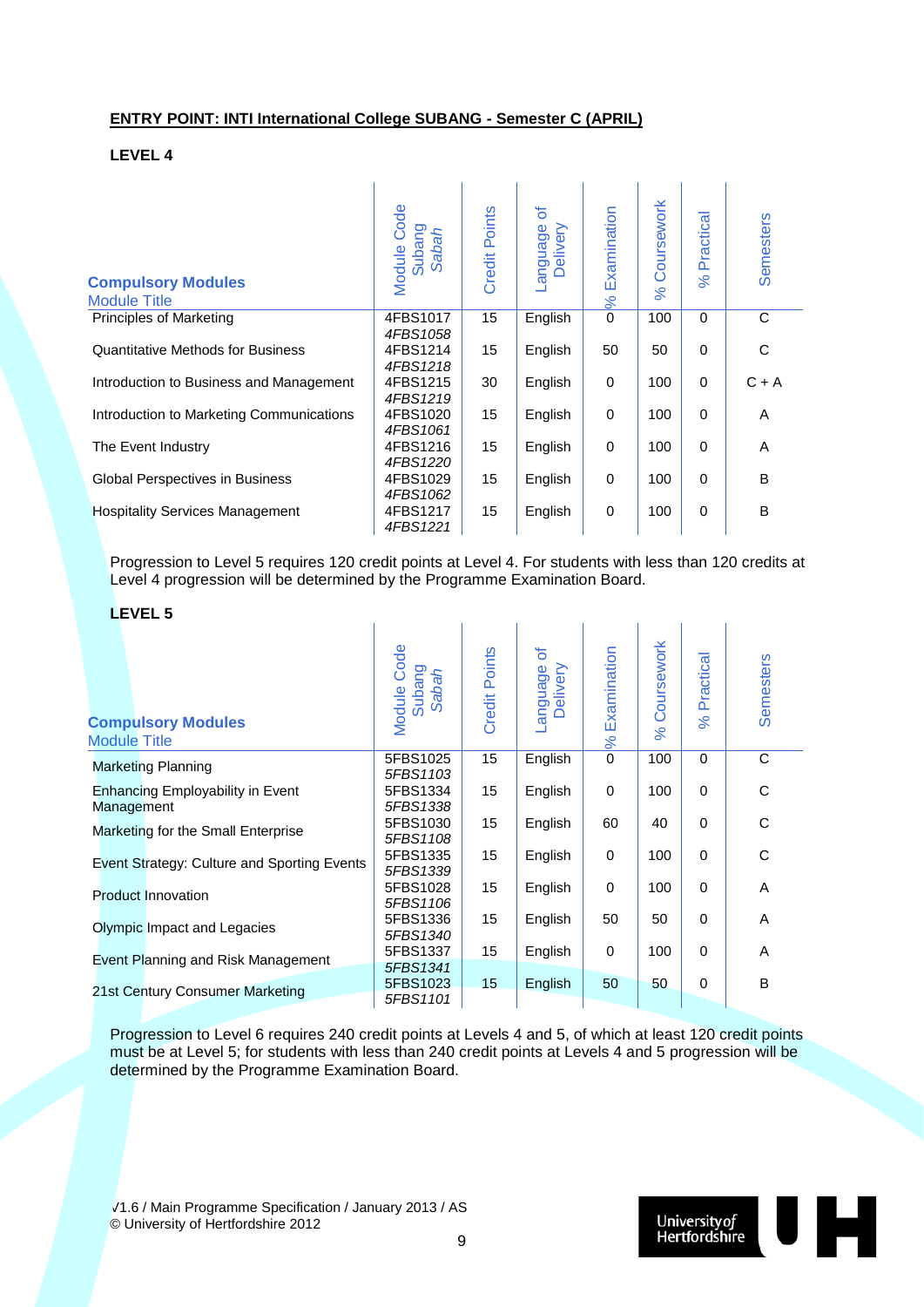| <b>Compulsory Modules</b><br>Module Title  | Code<br>Subang<br>Sabah<br>Module | <b>Credit Points</b> | ৳<br>Delivery<br>-anguage | Examination<br>$\frac{8}{3}$ | Coursework<br>8 <sup>o</sup> | Practical<br>$\aleph$ | Semesters |
|--------------------------------------------|-----------------------------------|----------------------|---------------------------|------------------------------|------------------------------|-----------------------|-----------|
| Social Networking and Enterprise           | 6FBS1064<br>6FBS1407              | 15                   | English                   | 0                            | 100                          | $\Omega$              | C         |
| Sponsorship, Partnership and Finance       | 6FBS1404<br>6FBS1409              | 15                   | English                   | 60                           | 40                           | $\Omega$              | C         |
| Contemporary Issues in Marketing           | 6FBS1094<br>6FBS1408              | 15                   | English                   | $\mathbf 0$                  | 100                          | $\Omega$              | C         |
| Market and Social Research                 | 6FBS1061<br>6FBS1095              | 30                   | English                   | 60                           | 40                           | $\Omega$              | $C + A$   |
| <b>Operations Management for Events</b>    | 6FBS1405<br>6FBS1410              | 15                   | English                   | 70                           | 30                           | $\Omega$              | A         |
| Visitor Attraction Management              | 6FBS1406<br>6FBS1411              | 15                   | English                   | 40                           | 60                           | $\Omega$              | A         |
| <b>Business &amp; Commercial Awareness</b> | 6FBS1062<br>6FBS1104              | 15                   | English                   | 0                            | 100                          | $\Omega$              | B         |

#### **ENTRY POINT: INTI College SABAH - Semester A (JANUARY)**

**LEVEL 4**

| <b>Compulsory Modules</b><br><b>Module Title</b> | Module Code<br>Subang<br>Sabah   | <b>Credit Points</b> | ৳<br>Delivery<br>-anguage | Examination<br>$\frac{8}{6}$ | oursework<br>Ō<br>$\aleph$ | Practical<br>$\%$ | Semesters |
|--------------------------------------------------|----------------------------------|----------------------|---------------------------|------------------------------|----------------------------|-------------------|-----------|
| Introduction to Business and Management          | 4FBS1215                         | 30                   | English                   | $\mathbf 0$                  | 100                        | 0                 | $A + B$   |
| <b>Principles of Marketing</b>                   | 4FBS1219<br>4FBS1017<br>4FBS1058 | 15                   | English                   | $\mathbf 0$                  | 100                        | 0                 | B         |
| <b>Quantitative Methods for Business</b>         | 4FBS1214                         | 15                   | English                   | 50                           | 50                         | 0                 | B         |
| Introduction to Marketing Communications         | 4FBS1218<br>4FBS1020<br>4FBS1061 | 15                   | English                   | $\mathbf 0$                  | 100                        | 0                 | B         |
| The Event Industry                               | 4FBS1216                         | 15                   | English                   | $\mathbf 0$                  | 100                        | 0                 | C         |
| Global Perspective in Business                   | 4FBS1220<br>4FBS1029             | 15                   | English                   | $\mathbf 0$                  | 100                        | 0                 | C         |
| <b>Hospitality Services Management</b>           | 4FBS1062<br>4FBS1217<br>4FBS1221 | 15                   | English                   | $\mathbf 0$                  | 100                        | 0                 | C         |

Progression to Level 5 requires 120 credit points at Level 4. For students with less than 120 credits at Level 4 progression will be determined by the Programme Examination Board.

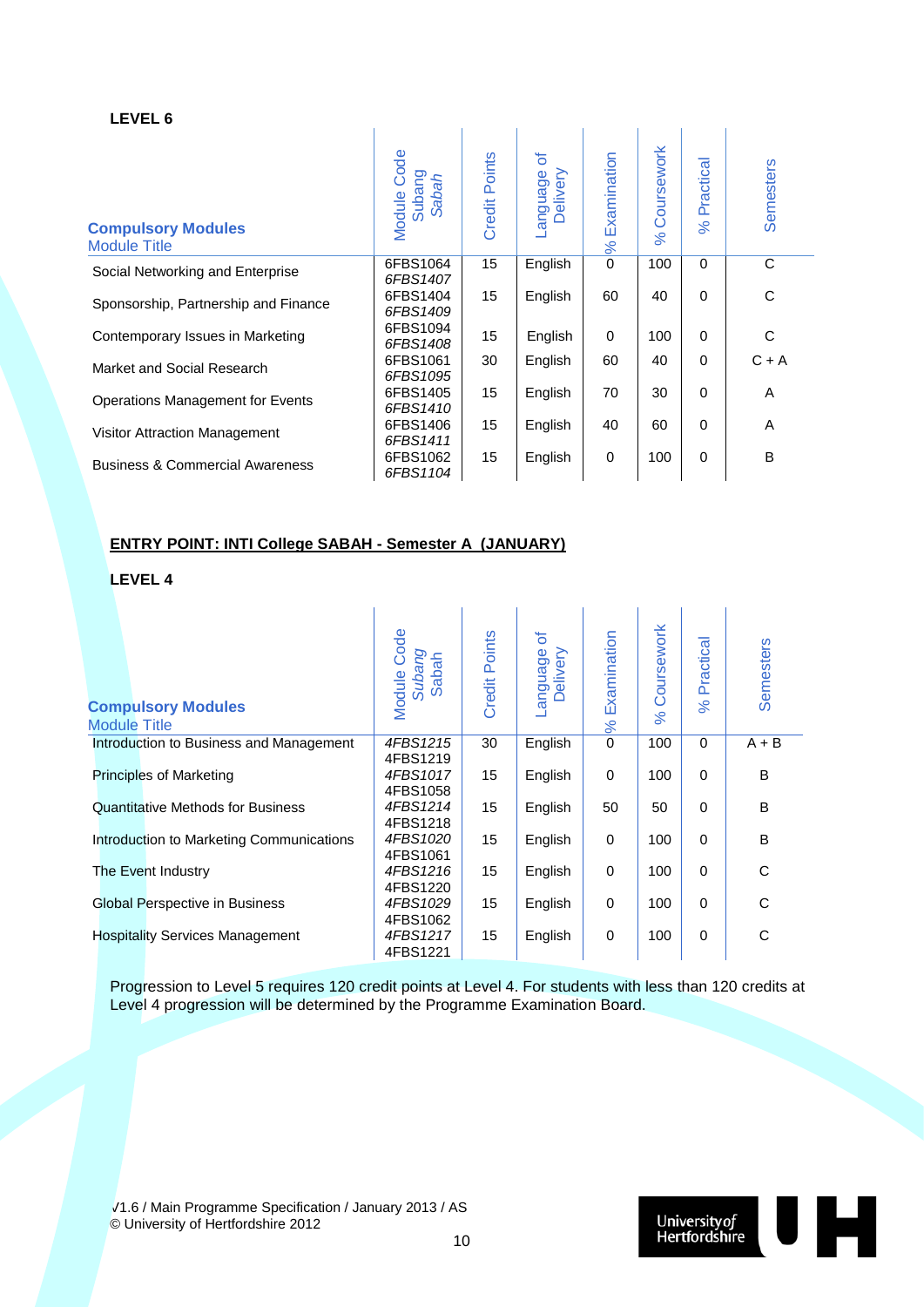| <b>Compulsory Modules</b><br><b>Module Title</b> | Code<br>Subang<br>Sabah<br>Module | <b>Credit Points</b> | ৳<br>anguage-<br>Delivery | Examination<br>$\frac{8}{3}$ | Coursework<br>$\aleph$ | Practical<br>8 <sup>o</sup> | Semesters |
|--------------------------------------------------|-----------------------------------|----------------------|---------------------------|------------------------------|------------------------|-----------------------------|-----------|
| <b>Marketing Planning</b>                        | 5FBS1025<br>5FBS1103              | 15                   | English                   | $\mathbf 0$                  | 100                    | $\Omega$                    | A         |
| Enhancing Employability in Event<br>Management   | 5FBS1334<br>5FBS1338              | 15                   | English                   | 0                            | 100                    | $\Omega$                    | A         |
| Marketing for the Small Enterprise               | 5FBS1030<br>5FBS1108              | 15                   | English                   | 60                           | 40                     | $\Omega$                    | B         |
| Event Strategy: Culture and Sporting Events      | 5FBS1335<br>5FBS1339              | 15                   | English                   | $\mathbf 0$                  | 100                    | $\Omega$                    | B         |
| Product Innovation                               | 5FBS1028<br>5FBS1106              | 15                   | English                   | $\mathbf 0$                  | 100                    | $\mathbf 0$                 | B         |
| 21st Century Consumer Marketing                  | 5FBS1023<br>5FBS1101              | 15                   | English                   | 50                           | 50                     | $\mathbf 0$                 | C         |
| Olympic Impact and Legacies                      | 5FBS1336<br>5FBS1340              | 15                   | English                   | 50                           | 50                     | 0                           | C         |
| Event Planning and Risk Management               | 5FBS1337<br>5FBS1341              | 15                   | English                   | 0                            | 100                    | $\mathbf 0$                 | C         |

Progression to Level 6 requires 240 credit points at Levels 4 and 5, of which at least 120 credit points must be at Level 5; for students with less than 240 credit points at Levels 4 and 5 progression will be determined by the Programme Examination Board.

#### **LEVEL 6**

| <b>Compulsory Modules</b><br><b>Module Title</b> | Code<br>Subang<br>dbah<br>Module<br>S | <b>Credit Points</b> | ৳<br>anguage<br>Delivery | Examination<br>8 <sup>o</sup> | Coursework<br>$\aleph$ | Practical<br>$\%$ | <b>Semesters</b> |
|--------------------------------------------------|---------------------------------------|----------------------|--------------------------|-------------------------------|------------------------|-------------------|------------------|
| Social Networking and Enterprise                 | 6FBS1064<br>6FBS1407                  | 15                   | English                  | $\mathbf 0$                   | 100                    | $\Omega$          | A                |
| Market and Social Research                       | 6FBS1061<br>6FBS1095                  | 30                   | English                  | 60                            | 40                     | $\Omega$          | $B+C$            |
| Sponsorship, Partnership and Finance             | 6FBS1404<br>6FBS1409                  | 15                   | English                  | 60                            | 40                     | $\Omega$          | B                |
| Contemporary Issues in Marketing                 | 6FBS1094<br>6FBS1408                  | 15                   | English                  | $\Omega$                      | 100                    | $\Omega$          | B                |
| <b>Operations Management for Events</b>          | 6FBS1405<br>6FBS1410                  | 15                   | English                  | 70                            | 30                     | 0                 | B                |
| <b>Visitor Attraction Management</b>             | 6FBS1406<br>6FBS1411                  | 15                   | English                  | 40                            | 60                     | $\Omega$          | C                |
| <b>Business &amp; Commercial Awareness</b>       | 6FBS1062                              | 15                   | English                  | $\mathbf 0$                   | 100                    | $\Omega$          | C                |
|                                                  | 6FBS1104                              |                      |                          |                               |                        |                   |                  |

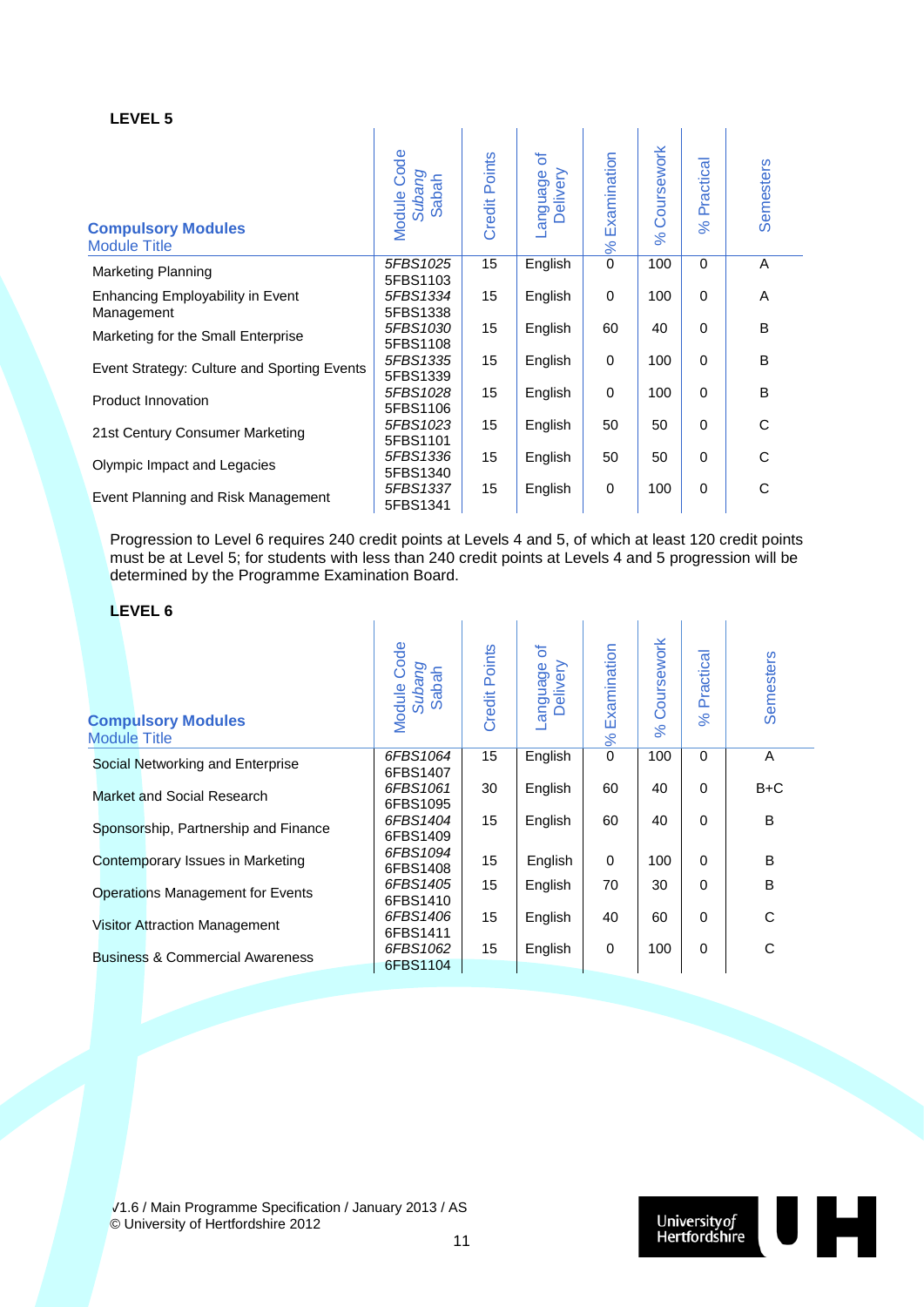#### **ENTRY POINT: INTI College SABAH - Semester B (APRIL)**

#### **LEVEL 4**

| <b>Compulsory Modules</b><br><b>Module Title</b> | Code<br>Subang<br>Sabah<br>Module | Points<br>Credit I | ъ<br>Delivery<br>appenbue- | Examination<br>$\frac{8}{5}$ | Coursework<br>$\aleph$ | Practical<br>$\%$ | Semesters |
|--------------------------------------------------|-----------------------------------|--------------------|----------------------------|------------------------------|------------------------|-------------------|-----------|
| Principles of Marketing                          | 4FBS1017                          | 15                 | English                    | $\mathbf 0$                  | 100                    | $\Omega$          | B         |
| <b>Quantitative Methods for Business</b>         | 4FBS1058<br>4FBS1214<br>4FBS1218  | 15                 | English                    | 50                           | 50                     | $\Omega$          | B         |
| Introduction to Business and Management          | 4FBS1215<br>4FBS1219              | 30                 | English                    | $\mathbf 0$                  | 100                    | $\Omega$          | $B + C$   |
| Introduction to Marketing Communications         | 4FBS1020                          | 15                 | English                    | $\mathbf 0$                  | 100                    | 0                 | C         |
| The Event Industry                               | 4FBS1061<br>4FBS1216              | 15                 | English                    | $\mathbf 0$                  | 100                    | $\Omega$          | С         |
| Global Perspective in Business                   | 4FBS1220<br>4FBS1029              | 15                 | English                    | $\mathbf 0$                  | 100                    | 0                 | Α         |
| <b>Hospitality Services Management</b>           | 4FBS1062<br>4FBS1217<br>4FBS1221  | 15                 | English                    | 0                            | 100                    | 0                 | A         |

Progression to Level 5 requires 120 credit points at Level 4. For students with less than 120 credits at Level 4 progression will be determined by the Programme Examination Board.

#### **LEVEL 5**

| <b>Compulsory Modules</b><br><b>Module Title</b> | <b>Module Code</b><br>Subang<br>Sabah | Credit Points | ð<br>anguage<br>Delivery | Examination<br>$\frac{8}{6}$ | Coursework<br>$\aleph$ | Practical<br>$\aleph$ | <b>Semesters</b> |
|--------------------------------------------------|---------------------------------------|---------------|--------------------------|------------------------------|------------------------|-----------------------|------------------|
| <b>Marketing Planning</b>                        | 5FBS1025<br>5FBS1103                  | 15            | English                  | 0                            | 100                    | $\Omega$              | B                |
| Enhancing Employability in Event<br>Management   | 5FBS1334<br>5FBS1338                  | 15            | English                  | $\Omega$                     | 100                    | $\Omega$              | B                |
| Marketing for the Small Enterprise               | 5FBS1030<br>5FBS1108                  | 15            | English                  | 60                           | 40                     | $\Omega$              | B                |
| Event Strategy: Culture and Sporting Events      | 5FBS1335<br>5FBS1339                  | 15            | English                  | $\mathbf 0$                  | 100                    | $\mathbf 0$           | B                |
| <b>Product Innovation</b>                        | 5FBS1028<br>5FBS1106                  | 15            | English                  | $\mathbf 0$                  | 100                    | $\Omega$              | $\mathsf C$      |
| Olympic Impact and Legacies                      | 5FBS1336<br>5FBS1340                  | 15            | English                  | 50                           | 50                     | $\mathbf 0$           | C                |
| Event Planning and Risk Management               | 5FBS1337<br>5FBS1341                  | 15            | English                  | 0                            | 100                    | $\mathbf 0$           | C                |
| 21st Century Consumer Marketing                  | 5FBS1023<br>5FBS1101                  | 15            | English                  | 50                           | 50                     | 0                     | A                |

Progression to Level 6 requires 240 credit points at Levels 4 and 5, of which at least 120 credit points must be at Level 5; for students with less than 240 credit points at Levels 4 and 5 progression will be determined by the Programme Examination Board.

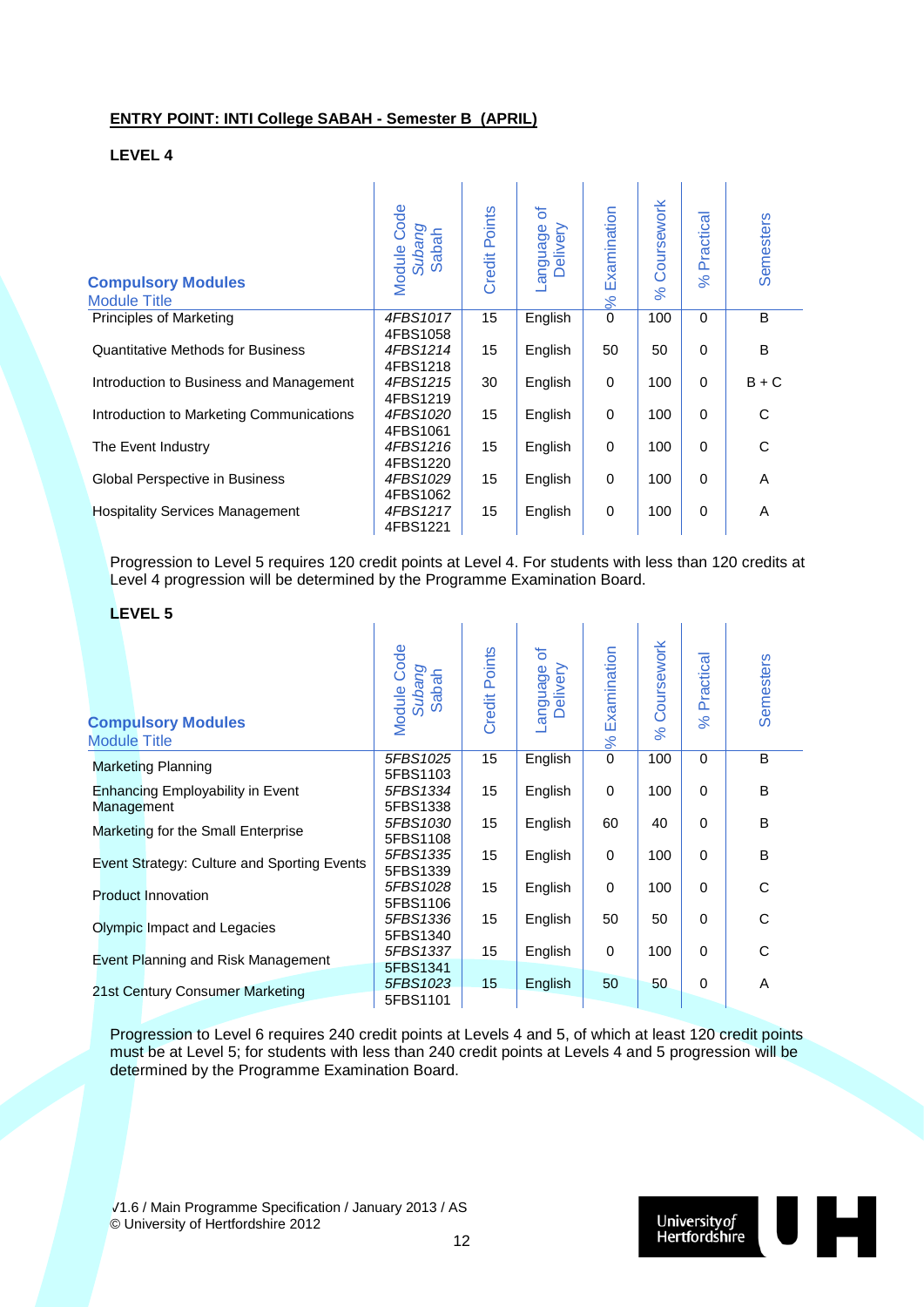| <b>Compulsory Modules</b><br><b>Module Title</b> | Code<br>Subang<br>Sabah<br>Module | <b>Credit Points</b> | ৳<br>-anguage<br>Delivery | Examination<br>$\infty$ | Coursework<br>$\aleph$ | Practica<br>8 <sup>o</sup> | Semesters |
|--------------------------------------------------|-----------------------------------|----------------------|---------------------------|-------------------------|------------------------|----------------------------|-----------|
| Social Networking and Enterprise                 | 6FBS1064<br>6FBS1407              | 15                   | English                   | 0                       | 100                    | $\Omega$                   | B         |
| Sponsorship, Partnership and Finance             | 6FBS1404<br>6FBS1409              | 15                   | English                   | 60                      | 40                     | $\Omega$                   | B         |
| Contemporary Issues in Marketing                 | 6FBS1094<br>6FBS1408              | 15                   | English                   | $\Omega$                | 100                    | $\Omega$                   | B         |
| Market and Social Research                       | 6FBS1061                          | 30                   | English                   | 60                      | 40                     | $\Omega$                   | $B + C$   |
| <b>Operations Management for Events</b>          | 6FBS1095<br>6FBS1405<br>6FBS1410  | 15                   | English                   | 70                      | 30                     | $\Omega$                   | С         |
| Visitor Attraction Management                    | 6FBS1406<br>6FBS1411              | 15                   | English                   | 40                      | 60                     | $\Omega$                   | С         |
| <b>Business &amp; Commercial Awareness</b>       | 6FBS1062<br>6FBS1104              | 15                   | English                   | 0                       | 100                    | $\mathbf 0$                | Α         |

#### **ENTRY POINT: INTI College SABAH – Semester C (AUGUST) LEVEL 4**

| <b>Compulsory Modules</b><br><b>Module Title</b> | Code<br>Subang<br>Sabah<br>Module | <b>Credit Points</b> | ð<br>appugua-<br>Delivery | Examination<br>$\aleph$ | Coursework<br>$\aleph$ | Practical<br>$\aleph$ | <b>Semesters</b> |
|--------------------------------------------------|-----------------------------------|----------------------|---------------------------|-------------------------|------------------------|-----------------------|------------------|
| <b>Principles of Marketing</b>                   | 4FBS1017<br>4FBS1058              | 15                   | English                   | $\mathbf 0$             | 100                    | $\Omega$              | C                |
| <b>Quantitative Methods for Business</b>         | 4FBS1214<br>4FBS1218              | 15                   | English                   | 50                      | 50                     | $\Omega$              | C                |
| Introduction to Business and Management          | 4FBS1215<br>4FBS1219              | 30                   | English                   | $\Omega$                | 100                    | $\Omega$              | $C + B$          |
| Introduction to Marketing Communications         | 4FBS1020                          | 15                   | English                   | 0                       | 100                    | $\Omega$              | C                |
| The Event Industry                               | 4FBS1061<br>4FBS1216              | 15                   | English                   | 0                       | 100                    | $\Omega$              | B                |
| <b>Global Perspective in Business</b>            | 4FBS1220<br>4FBS1029              | 15                   | English                   | 0                       | 100                    | $\Omega$              | A                |
| <b>Hospitality Services Management</b>           | 4FBS1062<br>4FBS1217<br>4FBS1221  | 15                   | English                   | $\mathbf 0$             | 100                    | $\Omega$              | A                |

Progression to Level 5 requires 120 credit points at Level 4. For students with less than 120 credits at Level 4 progression will be determined by the Programme Examination Board.

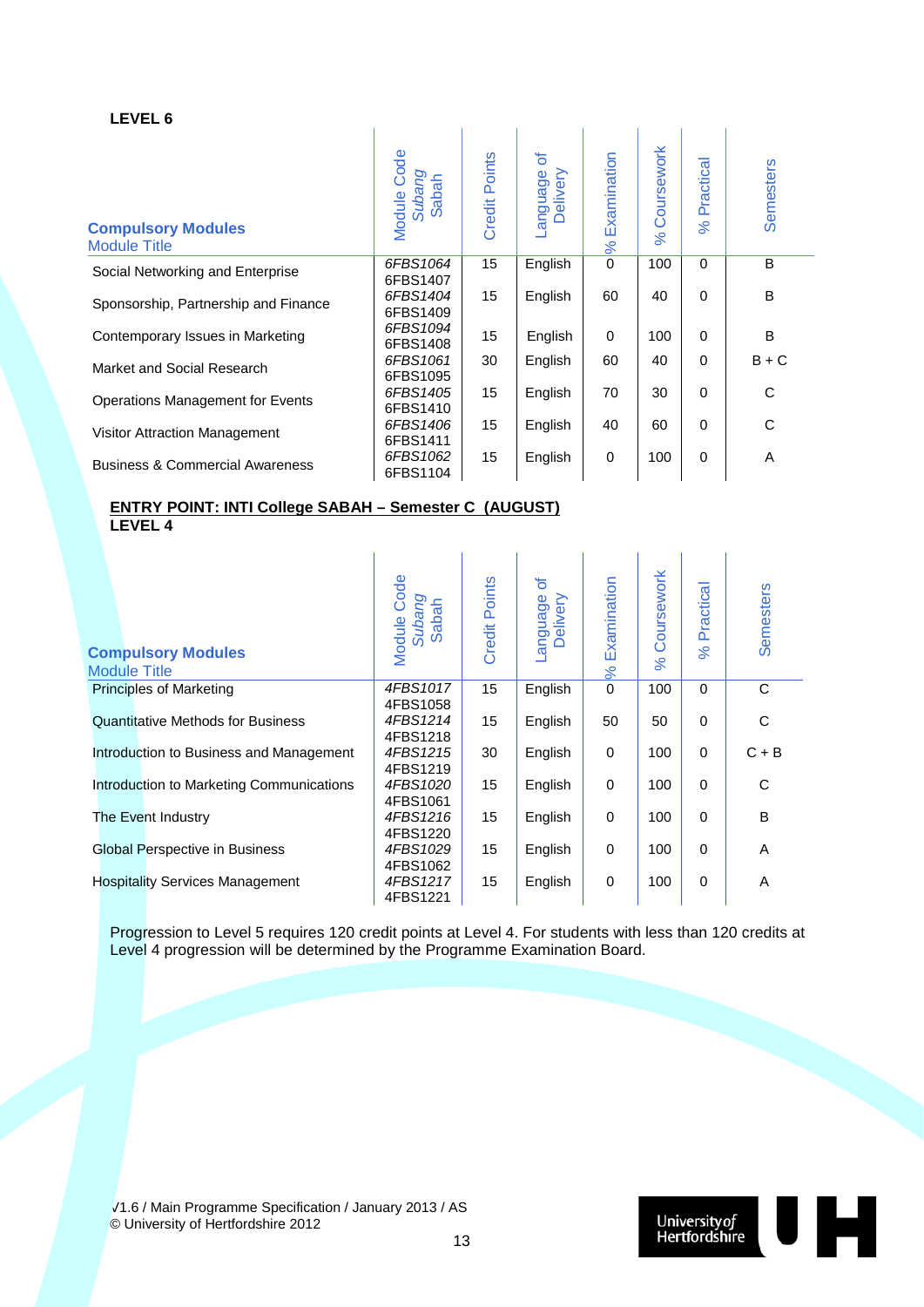| <b>Compulsory Modules</b><br><b>Module Title</b> | Module Code<br>Subang<br>Sabah | <b>Credit Points</b> | đ<br>Language<br>Delivery | Examination<br>$\frac{8}{5}$ | Coursework<br>$\aleph$ | Practical<br>$\aleph$ | <b>Semesters</b> |
|--------------------------------------------------|--------------------------------|----------------------|---------------------------|------------------------------|------------------------|-----------------------|------------------|
| <b>Marketing Planning</b>                        | 5FBS1025<br>5FBS1103           | 15                   | English                   | $\mathbf 0$                  | 100                    | $\Omega$              | $\mathsf{C}$     |
| Enhancing Employability in Event<br>Management   | 5FBS1334<br>5FBS1338           | 15                   | English                   | $\mathbf 0$                  | 100                    | $\Omega$              | C                |
| Product Innovation                               | 5FBS1028<br>5FBS1106           | 15                   | English                   | 0                            | 100                    | $\Omega$              | A                |
| 21st Century Consumer Marketing                  | 5FBS1023<br>5FBS1101           | 15                   | English                   | 50                           | 50                     | $\mathbf 0$           | C                |
| Marketing for small enterprise                   | 5FBS1030<br>5FBS1108           | 15                   | English                   | 60                           | 40                     | 0                     | A                |
| Event Strategy: Culture and Sporting Events      | 5FBS1335<br>5FBS1339           | 15                   | English                   | $\mathbf 0$                  | 100                    | $\Omega$              | B                |
| Olympic Impact and Legacies                      | 5FBS1336<br>5FBS1340           | 15                   | English                   | 50                           | 50                     | $\Omega$              | B                |
| Event Planning and Risk Management               | 5FBS1337<br>5FBS1341           | 15                   | English                   | 0                            | 100                    | $\Omega$              | B                |

Progression to Level 6 requires 240 credit points at Levels 4 and 5, of which at least 120 credit points must be at Level 5; for students with less than 240 credit points at Levels 4 and 5 progression will be determined by the Programme Examination Board.

#### **LEVEL 6**

| <b>Compulsory Modules</b><br><b>Module Title</b> | Code<br>Subang<br>Sabah<br>Module | <b>Credit Points</b> | ৳<br>-anguage<br>Delivery | Examination<br>$\frac{8}{6}$ | Coursework<br>$\aleph$ | Practical<br>$\aleph$ | Semesters |
|--------------------------------------------------|-----------------------------------|----------------------|---------------------------|------------------------------|------------------------|-----------------------|-----------|
| Social Networking and Enterprise                 | 6FBS1064<br>6FBS1407              | 15 <sup>15</sup>     | English                   | $\mathbf 0$                  | 100                    | $\Omega$              | C         |
| Sponsorship, Partnership and Finance             | 6FBS1404<br>6FBS1409              | 15                   | English                   | 60                           | 40                     | $\Omega$              | С         |
| Market and Social Research                       | 6FBS1061<br>6FBS1095              | 30                   | English                   | 60                           | 40                     | $\Omega$              | $C + B$   |
| Contemporary Issues in Marketing                 | 6FBS1094<br>6FBS1408              | 15                   | English                   | $\mathbf 0$                  | 100                    | $\Omega$              | A         |
| Operations Management for Events                 | 6FBS1405<br>6FBS1410              | 15                   | English                   | 70                           | 30                     | $\Omega$              | B         |
| <b>Visitor Attraction Management</b>             | 6FBS1406<br>6FBS1411              | 15                   | English                   | 40                           | 60                     | $\Omega$              | B         |
| <b>Business &amp; Commercial Awareness</b>       | 6FBS1062<br>6FBS1104              | 15 <sup>15</sup>     | English                   | $\mathbf 0$                  | 100                    | $\Omega$              | B         |

The award of an honours degree requires 360 credit points, with at least 240 credit points at Level 5 or above, of which at least 120 credit points must be at Level 6.

#### Honours classification

The University has approved structure and assessment regulations common to all programmes. Full details are provided in [UPR AS14,](http://sitem.herts.ac.uk/secreg/upr/pdf/AS14-Structure%20and%20Assessment%20Regs%20-%20Undergrad%20and%20Taught%20Postgrad%20Programmes-v04%200.pdf) Section D.

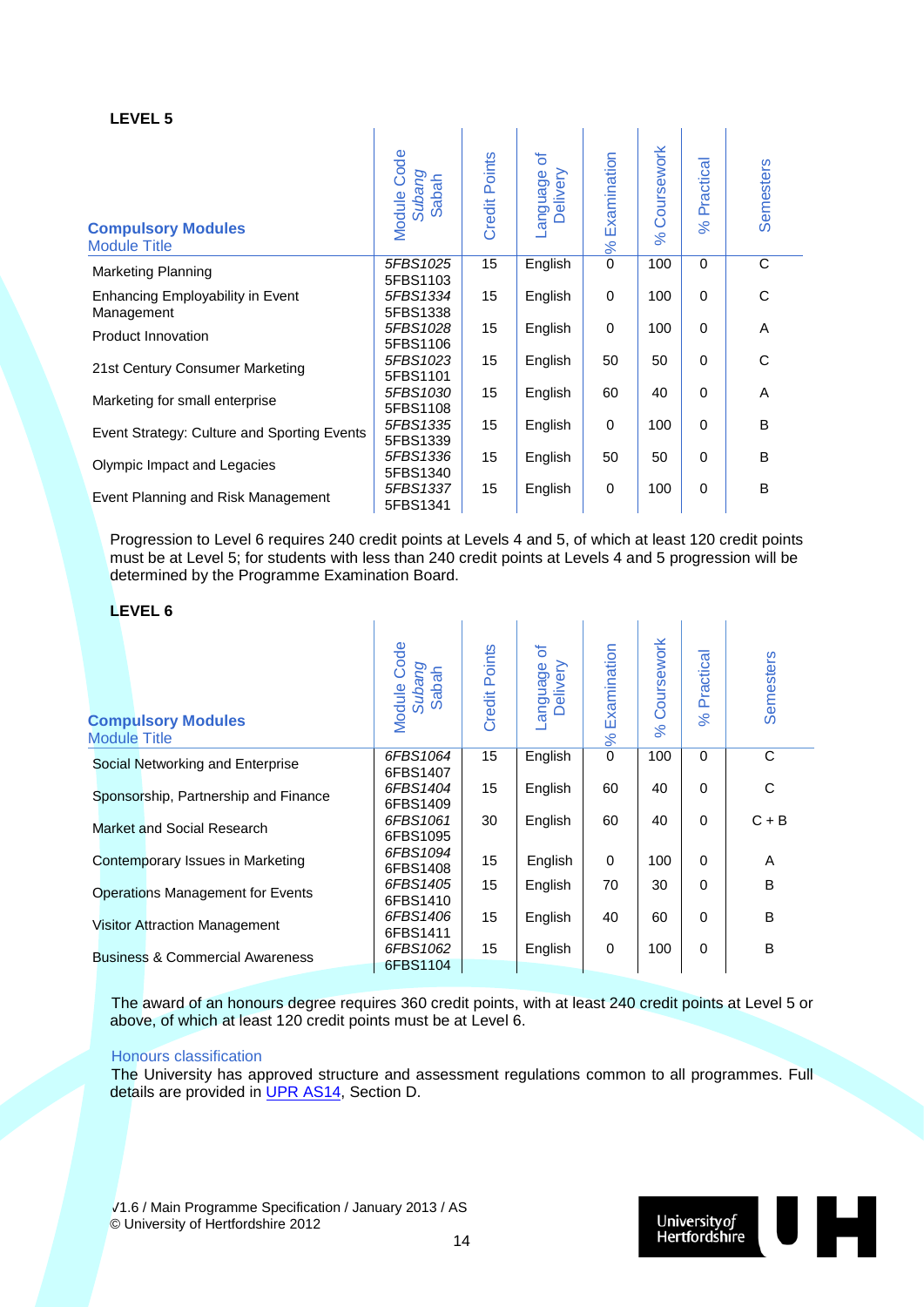#### Table 1b Final and interim awards available

The programme provides the following final and interim awards:

|                                    |                                                     | Available at end of |
|------------------------------------|-----------------------------------------------------|---------------------|
| Award                              | Minimum requirements                                | Level               |
| University Certificate*            | 45 credit points at level 4                         | 4                   |
| Certificate of Higher Education    | 120 credit points at level 4                        | 4, 5                |
| Event Management and               |                                                     |                     |
| Marketing                          |                                                     |                     |
| University Diploma Event           | 180 credit points including at least 60 at level 5  | 5, 6                |
| Management and Marketing           |                                                     |                     |
| Diploma of Higher Education        | 240 credit points including at least 120 at level 5 | 5, 6                |
| Event Management and               |                                                     |                     |
| Marketing                          |                                                     |                     |
| <b>BA Event Management and</b>     | 300 credit points including 180 at level 6/5 of     | 6                   |
| Marketing                          | which 60 must be at level 6                         |                     |
| <b>BA (Hons) Event Management</b>  | 360 credit points including 240 at level 6/5 of     | 6                   |
| and Marketing                      | which 120 must be at level 6                        |                     |
| 'These are untitled interim awards |                                                     |                     |

*\*These are untitled interim awards*

#### E. Support for students and their learning

Students are supported by;

- Director of Studies, University of Hertfordshire, located at Subang Campus.
- A Dean of School or Head of School at the respective campus.
- A Head of Programme (HoP) to manage the programme and support students' learning such as coordinating study plans, managing academic progression, and providing academic counseling.
- Head of INTI and Laureate International Partnerships at the University of Hertfordshire Business **School**
- Link Tutor from the University of Hertfordshire Business School
- A Programme Committee, the membership of which includes the Link Tutors and students
- An extensive Learning Resources Centre, incorporating a library and computer centre.
- A team of Academic Support Tutors.
- A Teaching & Learning Department/Unit.
- An International Students Centre.
- Campus Counseling Centre.
- The Students' Body INTIMA.
- A Careers Service for all current students and graduates.
- StudyNet, a versatile on-line interactive intranet and learning environment.
- Black Board, a versatile on-line interactive intranet and learning environment.
- UH Club (Subang) and student representatives.
- Student Feedback Scheme (all campuses) and Student Helpdesk (Subang).
- Student Services and Customer Care Team (Sabah).

### F. Entry requirements

#### The normal entry requirements for the programme are: **Academic Requirements:**

- i) A-Levels: 2 principle passes; *OR*
- ii) STPM: 2 full passes in any two subjects; *OR*
- iii) Unified Examination Certificate (UEC): minimum 5Bs and a pass in English; *OR*
- iv) INTI Foundation in Business and IT: minimum CGPA of 2.0; *OR*
- v) Diploma in Accounting or equivalent: minimum of CGPA of 2.0; *OR*
- vi) Equivalent Matriculation and/or Pre-University Programmes; *OR*
- vii) Equivalent qualifications to be assessed by the INTI School's Portfolio Review Committee (SPRC).

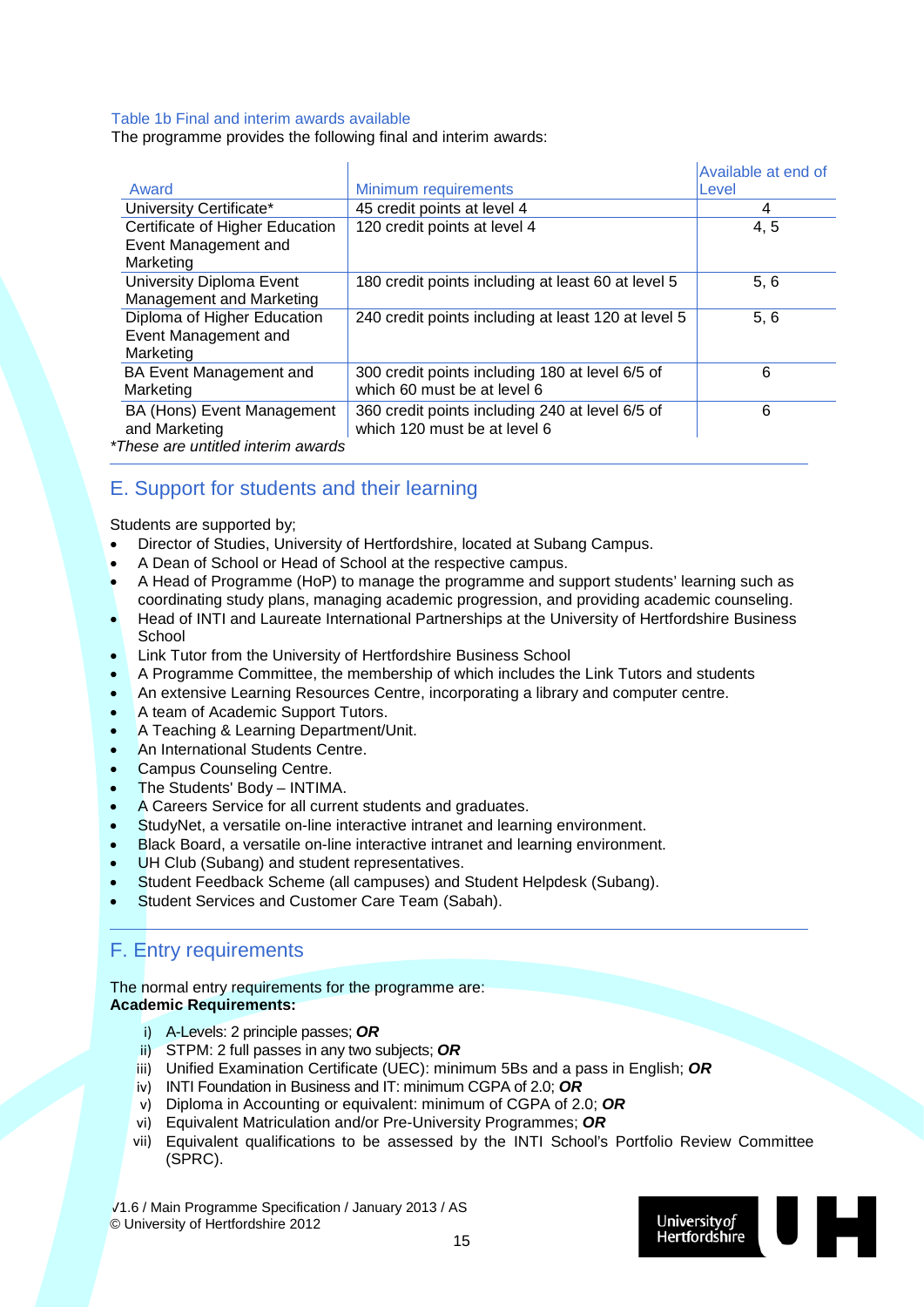#### **English Language and Mathematics Requirements:**

#### *Malaysian Students*

i) SPM English: Credit

Malaysian students without credit in SPM English will be assessed on their command of English by the INTI EPT and/or by completion of English Proficiency Programme (EIP).

#### *Non-Malaysian students:*

- i) IELTS: 6.0 and above with no less than 5.5 in any band; *OR*
- ii) TOEFL 550 and above; *OR*
- iii) Equivalent English language qualifications.

#### **Note: Entry requirements are subject to changes on approval by both INTI and the Hertfordshire Business School.**

#### **Entry with Accredited Prior Learning (APL)**

The programme is subject to the University's Principles, Policies, Regulations and Procedures for the Admission of Students to Undergraduate and Taught Postgraduate Programmes and will take account of University policy and guidelines for assessing accredited prior certificated learning (APCL) and accredited prior experiential learning (APEL)

Students who have successfully completed the INTI Diploma or its equivalent (APCL) and have **achieved an overall CGPA of 2.0 and above may apply into the programme with module to module credit transfer.** INTI's credit transfer policies and best practices apply.

Students applying for APEL would need to be approved by the Hertfordshire Business School.

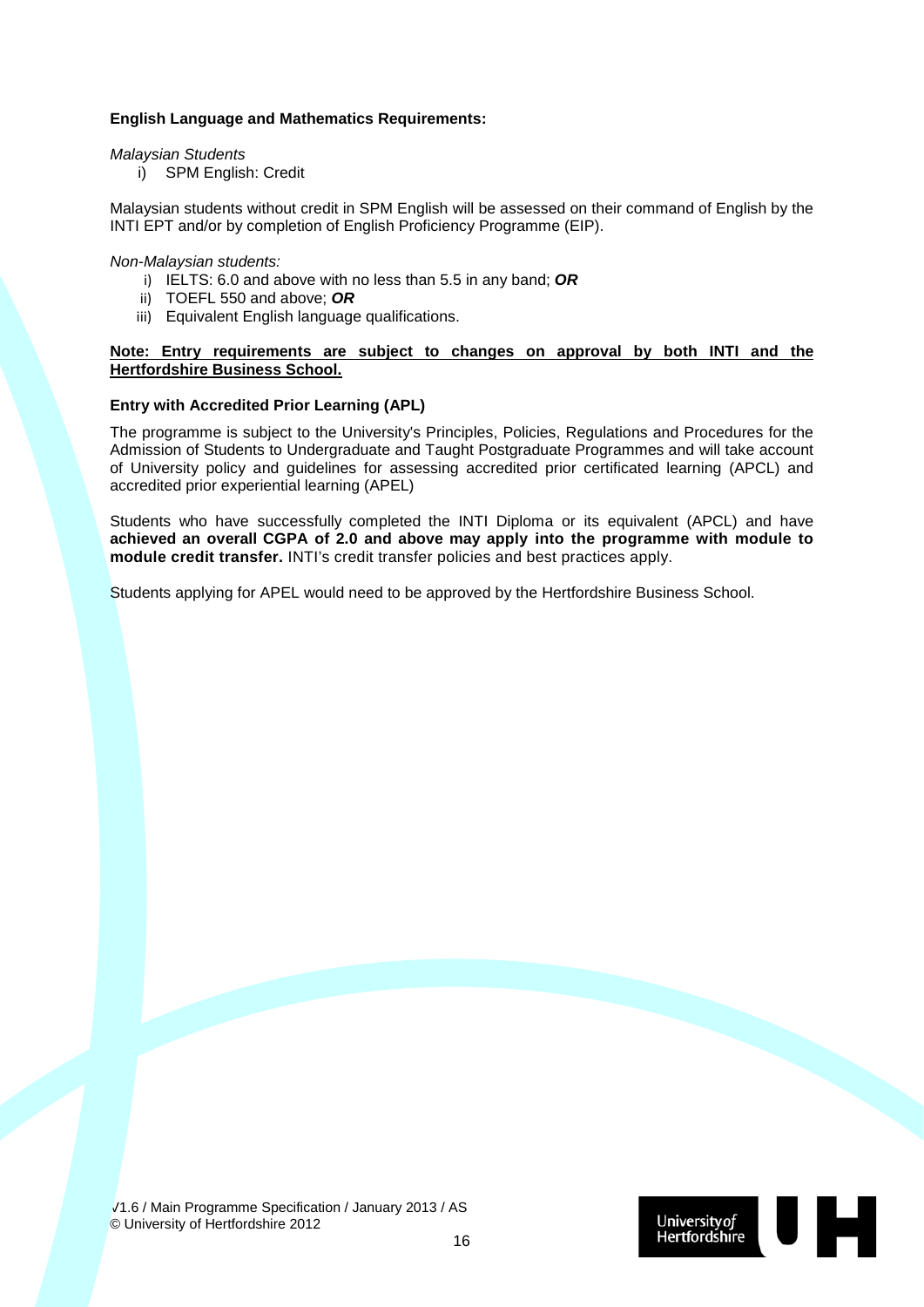## Section 2

#### Programme management

**Relevant QAA subject benchmarking statements** Hospitality, Leisure, Sport and Tourism **Date of validation/last periodic review Fig. 13** May 13 **Date of production/ last revision of PS** June 2015<br>Relevant intakes All students **Relevant intakes**<br> **All studentsentering/progressing in August 2015**<br> **Administrative School**<br> **Administrative School**<br> **Administrative School** 

**Administrative School** Hertfordshire Business School

#### Table 3 Course structure

| Course details                               |        |                                          |                   |                         |               |
|----------------------------------------------|--------|------------------------------------------|-------------------|-------------------------|---------------|
| Course code                                  |        | Course description                       |                   | <b>JACS</b>             |               |
| BSISJEMM - Subang<br><b>BSISBEMM - Sabah</b> |        | BA (Hons) Event Management and Marketing |                   | N100                    |               |
| Course Instances                             |        |                                          |                   |                         |               |
| Instances code                               | Intake | Stream                                   | Instances<br>Year | Location:               | Mode of study |
| <b>EMMISJA1F</b>                             | А      | Event Management and Marketing           | 1                 | INTI,<br>Subang<br>Jaya | Full-time     |
| <b>EMMISJA2F</b>                             | A      | Event Management and Marketing           | $\overline{c}$    | INTI,<br>Subang<br>Jaya | Full-time     |
| <b>EMMISJA3F</b>                             | A      | <b>Event Management and Marketing</b>    | 3                 | INTI,<br>Subang<br>Jaya | Full-time     |
| EMMISJB1F-1                                  | B      | Event Management and Marketing           | 1                 | INTI,<br>Subang<br>Jaya | Full-time     |
| EMMISJB1F-2                                  | B      | Event Management and Marketing           | $\mathbf{1}$      | INTI,<br>Subang<br>Jaya | Full-time     |
| EMMISJB2F-1                                  | B      | Event Management and Marketing           | $\overline{2}$    | INTI,<br>Subang<br>Jaya | Full-time     |
| EMMISJB2F-2                                  | B      | Event Management and Marketing           | $\overline{c}$    | INTI,<br>Subang<br>Jaya | Full-time     |
| EMMISJB3F-1                                  | B      | Event Management and Marketing           | 3                 | INTI,<br>Subang<br>Jaya | Full-time     |
| EMMISJB3F-2                                  | B      | Event Management and Marketing           | 3                 | INTI,<br>Subang<br>Jaya | Full-time     |
| EMMISJC1F-1                                  | C      | Event Management and Marketing           | 1                 | INTI,<br>Subang<br>Jaya | Full-time     |
| EMMISJC1F-2                                  | С      | Event Management and Marketing           | 1                 | INTI,<br>Subang<br>Jaya | Full-time     |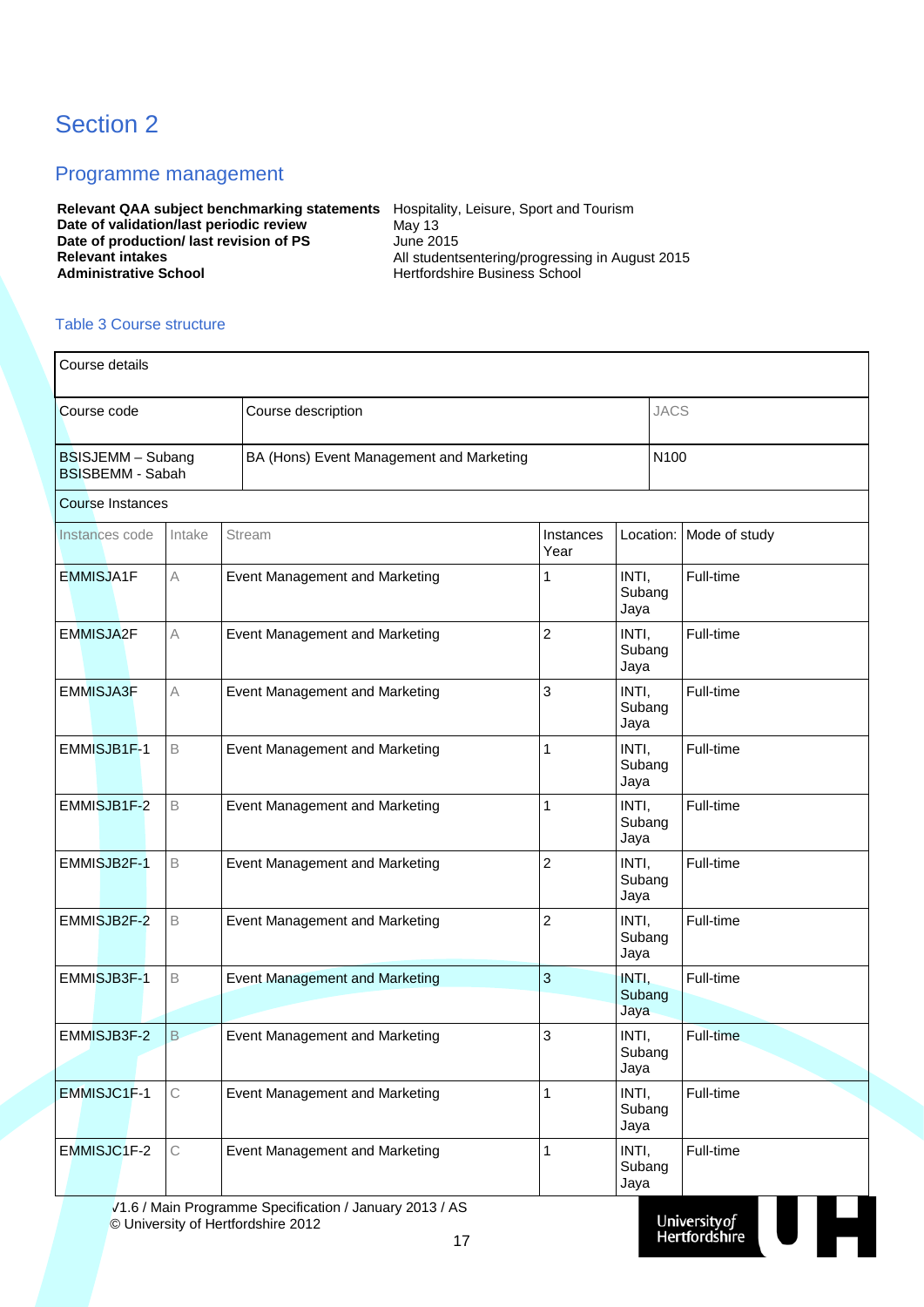| EMMISJC2F-1 | C | Event Management and Marketing | 2 | INTI.<br>Subang<br>Jaya | Full-time |
|-------------|---|--------------------------------|---|-------------------------|-----------|
| EMMISJC2F-2 | C | Event Management and Marketing | 2 | INTI,<br>Subang<br>Jaya | Full-time |
| EMMISJC3F-1 | C | Event Management and Marketing | 3 | INTI.<br>Subang<br>Jaya | Full-time |
| EMMISJC3F-2 | C | Event Management and Marketing | 3 | INTI.<br>Subang<br>Jaya | Full-time |

| <b>Course Instances</b>  |   |                                       |                   |                |               |
|--------------------------|---|---------------------------------------|-------------------|----------------|---------------|
| Instances code<br>Intake |   | Stream                                | Instances<br>Year | Location:      | Mode of study |
| EMMISBB1F-1              | B | Event Management and Marketing        | 1                 | INTI,<br>Sabah | Full-time     |
| EMMISBB1F-2              | B | Event Management and Marketing        | 1                 | INTI,<br>Sabah | Full-time     |
| EMMISBB2F-1              | B | Event Management and Marketing        | $\overline{c}$    | INTI,<br>Sabah | Full-time     |
| EMMISBB2F-2              | B | Event Management and Marketing        | $\overline{2}$    | INTI,<br>Sabah | Full-time     |
| EMMISBB3F-1              | B | Event Management and Marketing        | 3                 | INTI,<br>Sabah | Full-time     |
| EMMISBB3F-2              | B | Event Management and Marketing        | 3                 | INTI,<br>Sabah | Full-time     |
| EMMISBC1F-1              | C | Event Management and Marketing        | 1                 | INTI,<br>Sabah | Full-time     |
| EMMISBC1F-2              | C | Event Management and Marketing        | 1                 | INTI,<br>Sabah | Full-time     |
| EMMISBC2F-1              | C | Event Management and Marketing        | $\overline{2}$    | INTI,<br>Sabah | Full-time     |
| EMMISBC2F-2              | C | Event Management and Marketing        | $\overline{2}$    | INTI,<br>Sabah | Full-time     |
| EMMISBC3F-1              | C | Event Management and Marketing        | 3                 | INTI,<br>Sabah | Full-time     |
| EMMISBC3F-2              | C | Event Management and Marketing        | 3                 | INTI,<br>Sabah | Full-time     |
| <b>EMMISBA1F</b>         | A | Event Management and Marketing        | 1                 | INTI,<br>Sabah | Full-time     |
| EMMISBA2F                | А | <b>Event Management and Marketing</b> | $\overline{2}$    | INTI,<br>Sabah | Full-time     |
| <b>EMMISBA3F</b>         | A | <b>Event Management and Marketing</b> | 3                 | INTI,<br>Sabah | Full-time     |

The programme is managed by;

- A Dean of School or Head of School and Head of Programme.
- Head of Programme is responsible for the day to day management and who advise students on the programme as a whole.
- Programme Officer will assist the Head of Programme in the management of the programme.

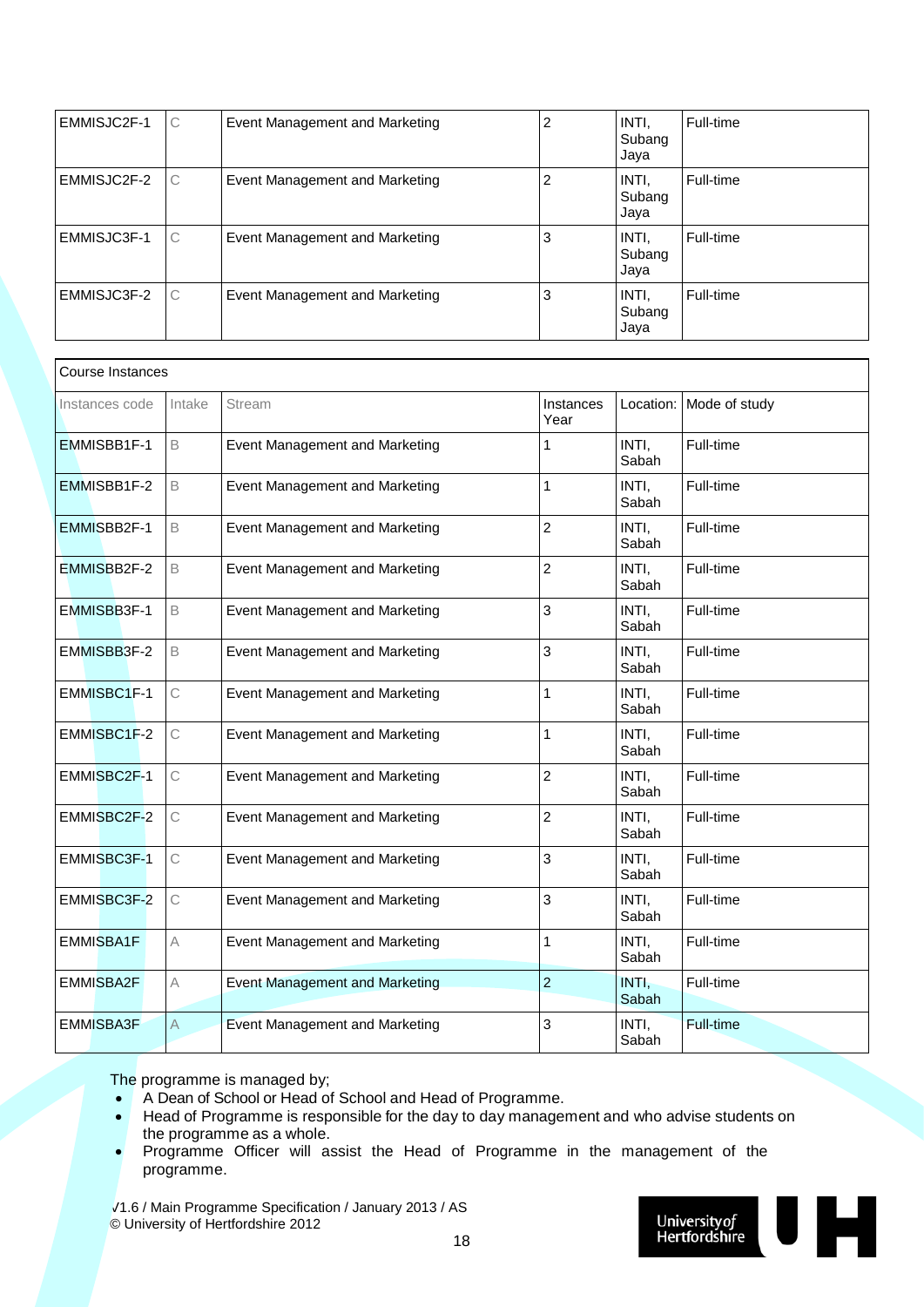- Marketing Officers, with specific responsibility for open days and selection of students.
- Head of INTI and Laureate International Partnerships at the University of Hertfordshire Business **School**
- Link Tutor from the University of Hertfordshire Business School
- A Programme Committee, the membership of which includes the Link Tutors and students

#### Programme-specific assessment regulations

The programme is compliant with the University's generic assessment regulations (Structure and Assessment Regulations for Academic Programmes, [UPR AS14\)](http://sitem.herts.ac.uk/secreg/upr/AS14.htm).

Further points of clarification and interpretation relevant to this specific programme are given below:

- INTI operates a strict attendance requirement policy. Attendance at each individual module is monitored by INTI staff.
- Students who fall below this requirement will need to re-enrol on the module(s) affected.
- Penalties related to non-attendance are detailed by the campus documentation and are at the discretion of the Exam Board.
- Students must pass English for Business Studies 1 (INTI Module) to progress to Level 5.
- Students have to pass English for Business Studies 2 (INTI Modules) to progress to Level 6
- The Malaysian Qualifications Agency (MQA) mandates that a number of additional subjects be studied alongside undergraduate programmes. Students are required to pass these in order to graduate.

| <b>INTI Modules</b><br><b>Module Title</b> | Code<br>Module | redit<br>ints<br>$\circ$<br>$\circ$<br>Ξ <sub>σ</sub> | ৳<br>ebenbue<br>Delivery | Examination<br>$\aleph$ | Coursework<br>ಸ | Practical<br>$\aleph$ | Semesters  |  |  |
|--------------------------------------------|----------------|-------------------------------------------------------|--------------------------|-------------------------|-----------------|-----------------------|------------|--|--|
| Malaysian General Studies U1               | <b>INTI</b>    | 3                                                     | English                  | 30                      | 70              | $\mathbf 0$           | <b>ABC</b> |  |  |
| <b>Malaysian General Studies U1</b>        | <b>INTI</b>    | 3                                                     | English                  | 30                      | 70              | 0                     | <b>ABC</b> |  |  |
| Malaysian General Studies U2               | <b>INTI</b>    | 3                                                     | English                  | 30                      | 70              | $\Omega$              | <b>ABC</b> |  |  |
| Malaysian General Studies U3               | <b>INTI</b>    | 3                                                     | English                  | 30                      | 70              | 0                     | <b>ABC</b> |  |  |
| <b>Malaysian General Studies U4</b>        | <b>INTI</b>    | 2                                                     | English                  | 30                      | 70              | $\mathbf 0$           | <b>ABC</b> |  |  |

#### Other sources of information

- Definitive Module Documents
- **Module Guides**
- **Student Handbook**
- Programme Specification website: (StudyNet→ Staff → Department Lists → Academic Quality Office →Programme Management →Programme Specifications)
- University of Hertfordshire Course website: <http://www.herts.ac.uk/courses/>
- QAA Benchmark Statement website:<http://www.qaa.ac.uk/academicinfrastructure/benchmark/default.asp>
- The Framework for Higher Education Qualifications in England, Wales and Northern Ireland, 2008:<http://www.qaa.ac.uk/academicinfrastructure/FHEQ/EWNI08/default.asp>
- SEEC Credit Level Descriptors for Further and Higher Education 2003: [http://www.seec](http://www.seec-office.org.uk/creditleveldescriptors2003.pdf)[office.org.uk/creditleveldescriptors2003.pdf](http://www.seec-office.org.uk/creditleveldescriptors2003.pdf)
- External Quality Review report website: [http://www.qaa.ac.uk/revreps/inst\\_reports.asp?instID=H-0060](http://www.qaa.ac.uk/revreps/inst_reports.asp?instID=H-0060)

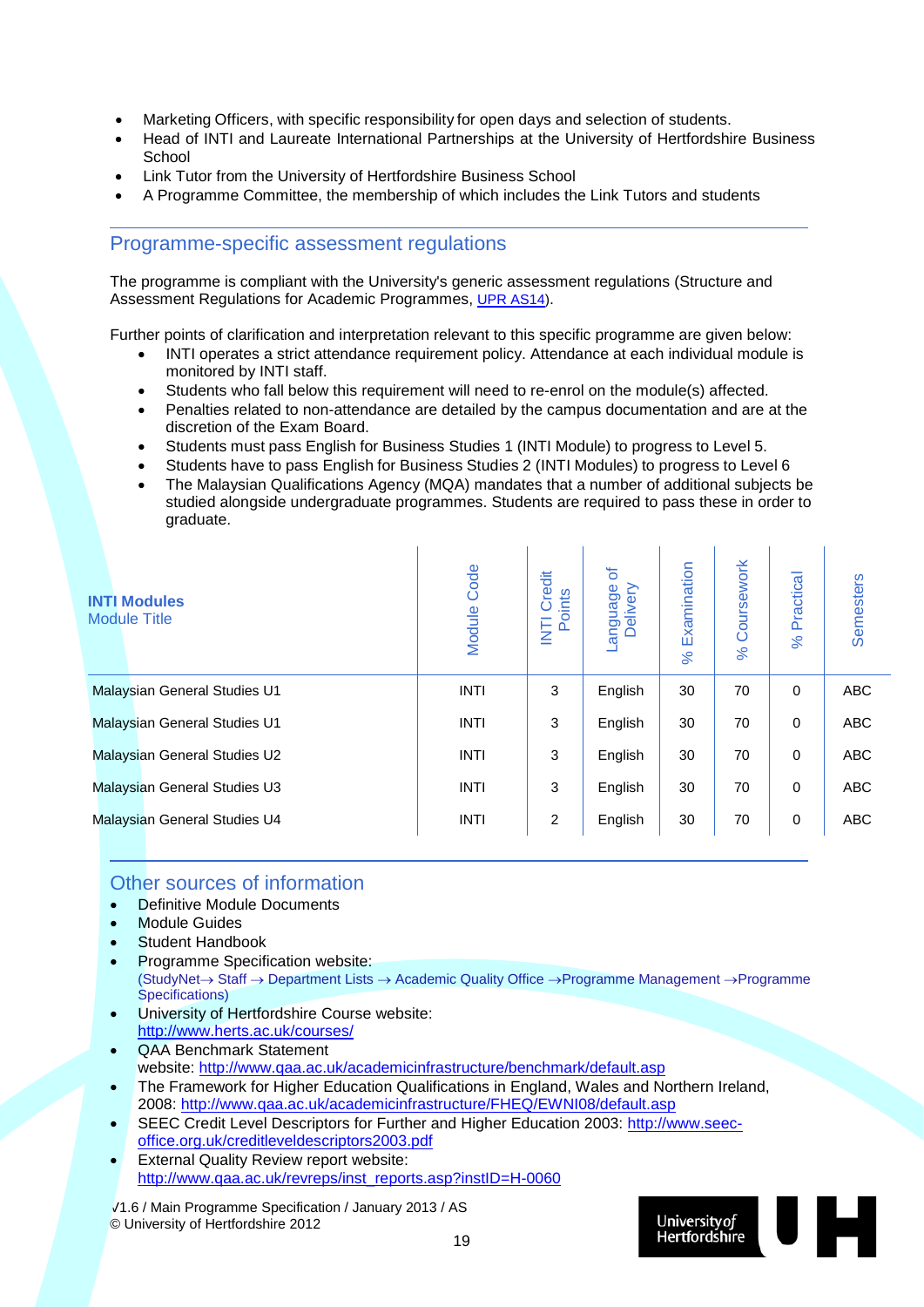- Malaysian Ministry of Higher Education: [www.mohe.gov.my](http://www.mohe.gov.my/)
- Malaysian Qualifications Agency: www.mga.gov.my/mgr
- Malaysian Qualification Framework: www.mga.gov.my/mgf
- UNISTATS website: <http://www.unistats.com/>
- University of Hertfordshire Academic Quality Office website: (StudyNet→ Staff → Department Lists → Academic Quality Office)
- Structure & Assessment Regulations Undergraduate & Taught Postgraduate Programmes, UPR  $AS14$ 
	- <http://www.herts.ac.uk/secreg/upr/AS14.htm>
- Learning and Teaching Policy and General Educational Aims, UPR TL01: <http://www.herts.ac.uk/secreg/upr/TL01.htm>
- Admissions Undergraduate & Taught Postgraduate Students, UPR SA03: <http://www.herts.ac.uk/secreg/upr/SA03.htm>
- Academic Quality, UPR AS17: <http://www.herts.ac.uk/secreg/upr/AS17.htm>
- Index of UPRs for students: [http://www.herts.ac.uk/secreg/upr/upr\\_azlist\\_student\\_info.htm](http://www.herts.ac.uk/secreg/upr/upr_azlist_student_info.htm)

#### Other information relevant to the programme

INTI Colleges Subang Jaya, Sabah and Penang operate on a basis of 2.5 semesters per annum, with the short semester beginning in January. There are 3 intakes to the programme per year (January, April and August).The Malaysian Qualifications Agency (MQA) mandates that a number of additional subjects be studied alongside undergraduate programmes.

#### University policies relevant to the Programme

The University undertakes to use all reasonable endeavours to deliver, assess and administer this programme in accordance with this Programme Specification. At the same time it is recognised that it is in the nature of academic developments that changes, for example to the structure, curriculum, and assessment of a programme may be necessary in order to ensure that the programme remains up to date, in response to issues raised as a result of on-going monitoring and evaluation, and/or in order to conform to new regulatory requirements imposed by this institution, by professional or statutory bodies, or by national or governmental bodies.

The programme operates within the guidelines and policies relating to equal opportunities and environmental issues which may be agreed from time to time by the Board of Governors and/or the Academic Board of the University.

Where the programme is offered in collaboration with another institution these policies and guidelines will normally be those of the partner institution.

The programme operates in accordance with the University's Regulations Governing Studies Involving the Use of Human Subjects [\(UPR RE01\)](http://sitem.herts.ac.uk/secreg/upr/RE01.htm) agreed from time to time by the Academic Board of the University. However, where the programme is offered in collaboration with another institution (for example through a franchise arrangement for all or part of the programme) then specific approval must be obtained from the University for the operation of the programme within ethical guidelines prepared by the partner institution. The partner institution will be responsible for all insurance liability in connection with the observance of ethical guidelines.

Signed **Elections State Ball** 

Denise Ball Associate Dean of School (Academic Quality Assurance)

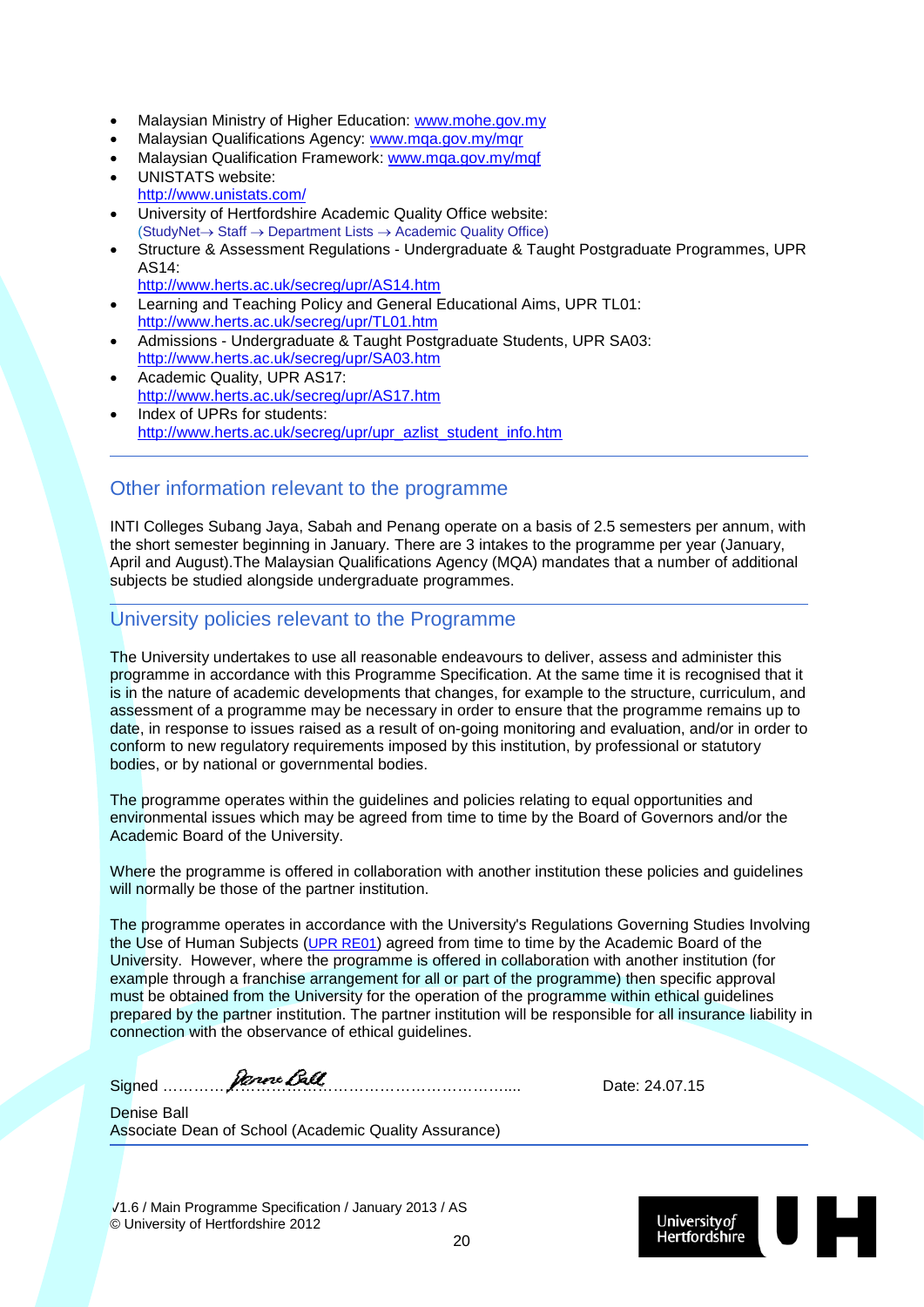If you would like this information in an alternative format please contact: Julie Wendell, Senior Administrator (Overseas Programmes), [j.a.wendell@herts.ac.uk](mailto:J.A.Wendell@herts.ac.uk)

If you wish to receive a copy of the latest Programme Annual Monitoring and Evaluation Report (AMER) and/or the External Examiner's Report for the programme, please email a request to [aqo@herts.ac.uk](mailto:aqo@herts.ac.uk)

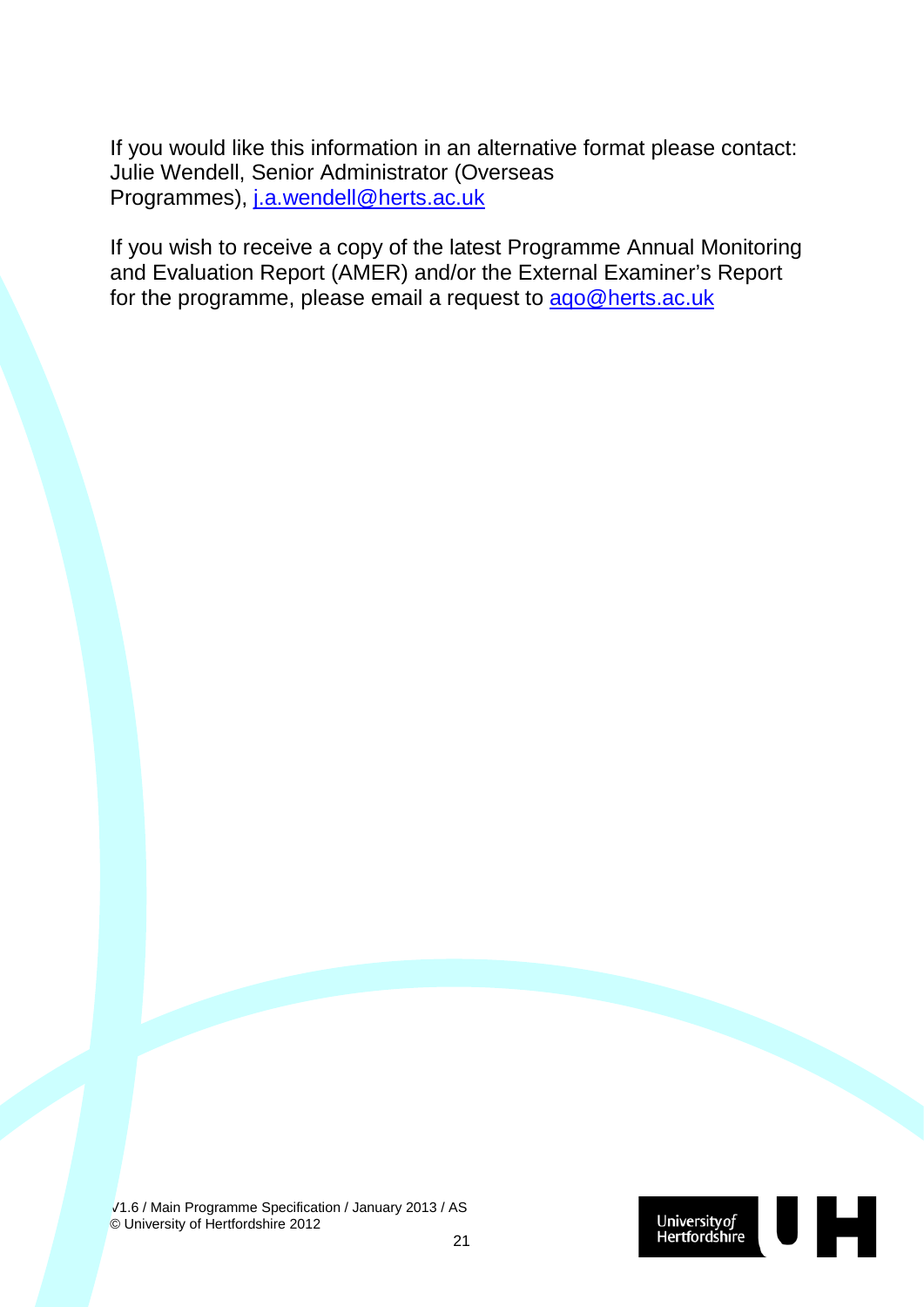

#### **BA (Honours) Event Management and Marketing**

#### Table 2: Development of Pathway Learning Outcomes in the Compulsory Constituent Modules

This map identifies where the programme learning outcomes are assessed in the compulsory constituent modules. It provides (i) an aid to academic staff in understanding how individual modules contribute to the programme aims (ii) a checklist for quality control purposes and (iii) a means to help students monitor their own learning, personal and professional development as the programme progresses.

|                         |                                             |                              |                           | Programme Learning Outcomes (as identified in section 1 and the following page) |          |          |                                                         |                                                                                                                                      |  |   |   |          |  |   |          |          |                        |   |                            |          |  |          |          |          |  |          |  |          |                        |     |          |          |     |  |  |            |  |            |  |  |  |  |  |   |
|-------------------------|---------------------------------------------|------------------------------|---------------------------|---------------------------------------------------------------------------------|----------|----------|---------------------------------------------------------|--------------------------------------------------------------------------------------------------------------------------------------|--|---|---|----------|--|---|----------|----------|------------------------|---|----------------------------|----------|--|----------|----------|----------|--|----------|--|----------|------------------------|-----|----------|----------|-----|--|--|------------|--|------------|--|--|--|--|--|---|
|                         |                                             |                              |                           |                                                                                 |          |          | <b>Intellectual Skills</b><br>Knowledge & Understanding |                                                                                                                                      |  |   |   |          |  |   |          |          | <b>Practical Skill</b> |   | <b>Transferable Skills</b> |          |  |          |          |          |  |          |  |          |                        |     |          |          |     |  |  |            |  |            |  |  |  |  |  |   |
|                         | Module Title                                | Module Code                  |                           |                                                                                 |          |          |                                                         | A1   A2   A3   A4   A5   A6   A7   A8   B1   B2   B3   B4   B5   B6   B7   C1   C2   C3   C4   D1   D2   D3   D4   D5   D6   D7   D8 |  |   |   |          |  |   |          |          |                        |   |                            |          |  |          |          |          |  |          |  |          |                        |     |          |          |     |  |  |            |  |            |  |  |  |  |  |   |
|                         | <b>Principles of Marketing</b>              |                              |                           |                                                                                 |          |          | ×                                                       | $\times$                                                                                                                             |  |   |   | ×        |  |   |          |          |                        |   |                            |          |  |          |          |          |  |          |  | ×        | $\mathsf{I}\mathsf{x}$ |     |          |          |     |  |  |            |  |            |  |  |  |  |  |   |
|                         | Quantitative Methods for Business           |                              |                           |                                                                                 |          |          |                                                         |                                                                                                                                      |  |   |   |          |  |   |          |          |                        |   |                            |          |  |          |          |          |  |          |  |          | ×                      |     |          |          |     |  |  |            |  |            |  |  |  |  |  |   |
|                         | Introduction to Business and Management     | See                          |                           |                                                                                 |          |          |                                                         |                                                                                                                                      |  |   |   |          |  |   |          |          |                        |   |                            |          |  |          |          |          |  |          |  | ×        | l x                    |     |          |          |     |  |  |            |  |            |  |  |  |  |  |   |
|                         | Introduction to Marketing Communications    |                              | $\times$                  |                                                                                 |          |          |                                                         |                                                                                                                                      |  |   |   |          |  |   |          |          |                        |   |                            |          |  |          |          |          |  |          |  | $\times$ | l x                    |     |          |          |     |  |  |            |  |            |  |  |  |  |  |   |
|                         | The Event Industry                          |                              | $\times$                  | $\times$                                                                        |          |          |                                                         |                                                                                                                                      |  |   |   |          |  |   |          |          |                        |   |                            |          |  |          |          |          |  |          |  |          | $\times$ $\times$      |     |          |          |     |  |  |            |  |            |  |  |  |  |  |   |
|                         | <b>Global Perspective in Business</b>       | Campus                       |                           |                                                                                 |          |          |                                                         |                                                                                                                                      |  |   |   |          |  |   |          |          |                        |   |                            |          |  |          |          |          |  |          |  |          |                        |     | $\times$ |          |     |  |  |            |  |            |  |  |  |  |  |   |
|                         | <b>Hospitalty Services Management</b>       | Module<br>Code<br>Matrix for |                           |                                                                                 |          |          |                                                         |                                                                                                                                      |  |   |   |          |  |   |          |          |                        |   |                            |          |  |          |          |          |  |          |  |          | $\times$               |     |          |          |     |  |  |            |  |            |  |  |  |  |  |   |
|                         | <b>Marketing Planning</b>                   |                              |                           |                                                                                 |          |          |                                                         |                                                                                                                                      |  |   |   |          |  |   |          |          |                        |   | ×                          |          |  | ×        |          |          |  |          |  |          |                        |     |          |          |     |  |  |            |  |            |  |  |  |  |  | × |
|                         | <b>Product Innovation</b>                   |                              |                           |                                                                                 |          |          |                                                         |                                                                                                                                      |  |   |   |          |  |   |          |          |                        |   |                            |          |  |          |          |          |  |          |  |          |                        |     | $\times$ |          |     |  |  |            |  |            |  |  |  |  |  |   |
| ျဂ<br>$\overline{\Phi}$ | Enhancing Employabiltiy in Event Management |                              |                           |                                                                                 |          |          |                                                         |                                                                                                                                      |  | × |   |          |  | × | $\times$ | $\times$ | $\times$               |   |                            |          |  | $\times$ | $\times$ | $\times$ |  | $\times$ |  | $\times$ |                        |     |          | $\times$ | l x |  |  |            |  |            |  |  |  |  |  |   |
|                         | 21st Century Consumer Marketing             |                              |                           |                                                                                 |          |          |                                                         |                                                                                                                                      |  |   |   |          |  |   |          |          |                        |   |                            |          |  |          |          |          |  |          |  |          |                        |     | $\times$ |          |     |  |  |            |  |            |  |  |  |  |  |   |
| る                       | Event Strategy: Culture and Sporting Events |                              |                           | $\times$                                                                        | $\times$ | $\times$ | $\times$                                                |                                                                                                                                      |  |   |   |          |  |   |          |          |                        | × | ×                          | $\times$ |  | ×        |          | $\times$ |  | $\times$ |  |          | ×                      | l × |          |          |     |  |  |            |  |            |  |  |  |  |  |   |
|                         | Marketing for small enterprise              |                              |                           |                                                                                 |          |          |                                                         |                                                                                                                                      |  |   |   |          |  |   |          |          |                        |   |                            |          |  |          |          |          |  |          |  |          | $x \mid x$             |     |          |          |     |  |  |            |  |            |  |  |  |  |  |   |
|                         | Olympic Impact and Legacies                 |                              |                           |                                                                                 |          |          | <b>DND</b>                                              |                                                                                                                                      |  |   | × | $\times$ |  |   |          |          |                        |   |                            |          |  |          |          | ×        |  |          |  |          |                        |     |          |          |     |  |  | $x \mid x$ |  |            |  |  |  |  |  |   |
|                         | <b>Event Planning and Risk Management</b>   |                              |                           |                                                                                 |          |          |                                                         |                                                                                                                                      |  |   |   | $\times$ |  |   |          |          |                        |   |                            |          |  |          |          |          |  |          |  |          |                        |     |          |          |     |  |  |            |  | $x \mid x$ |  |  |  |  |  |   |
|                         | <b>Social Network and Enterprise</b>        |                              |                           | $\times$                                                                        |          |          |                                                         |                                                                                                                                      |  |   |   |          |  |   |          |          |                        |   |                            |          |  |          |          |          |  |          |  |          | $\mathsf{I}\mathsf{x}$ |     |          |          |     |  |  |            |  |            |  |  |  |  |  |   |
|                         | Market and Social Research                  | Code                         |                           |                                                                                 |          |          |                                                         |                                                                                                                                      |  |   |   |          |  |   |          |          |                        |   |                            |          |  |          |          |          |  |          |  |          | $\times$               |     |          |          |     |  |  |            |  |            |  |  |  |  |  |   |
|                         | Contemporary Issues in Marketing            |                              |                           |                                                                                 |          |          |                                                         |                                                                                                                                      |  |   |   |          |  |   |          |          |                        |   |                            |          |  |          |          |          |  |          |  | ×        | $\mathsf{X}$           |     |          |          |     |  |  |            |  |            |  |  |  |  |  |   |
| ဖြ                      | Sponsorship, Partnership and Finance        | Numbers                      | $\boldsymbol{\mathsf{x}}$ |                                                                                 |          |          |                                                         |                                                                                                                                      |  |   |   |          |  |   |          |          |                        |   |                            |          |  |          |          |          |  |          |  | $\times$ | l ×                    |     |          |          |     |  |  |            |  |            |  |  |  |  |  |   |
| evel                    | <b>Operations Management for Events</b>     |                              |                           | ×                                                                               |          |          |                                                         |                                                                                                                                      |  |   |   |          |  |   |          |          |                        |   |                            |          |  |          |          |          |  |          |  |          | $\mathsf{I}\mathsf{x}$ |     |          |          |     |  |  |            |  |            |  |  |  |  |  |   |
|                         | Visitor Attraction Management               |                              | $\times$                  | $\times$                                                                        |          |          |                                                         |                                                                                                                                      |  |   |   |          |  |   |          |          |                        |   |                            |          |  |          |          |          |  |          |  |          | $\times$               |     |          |          |     |  |  |            |  |            |  |  |  |  |  |   |
|                         | <b>Business &amp; Commercial Awareness</b>  |                              | $\times$                  | $\times$                                                                        |          |          |                                                         |                                                                                                                                      |  |   |   |          |  |   |          |          |                        |   |                            |          |  |          |          |          |  |          |  |          | $\times$               |     |          |          |     |  |  |            |  |            |  |  |  |  |  |   |
|                         |                                             |                              |                           |                                                                                 |          |          |                                                         |                                                                                                                                      |  |   |   |          |  |   |          |          |                        |   |                            |          |  |          |          |          |  |          |  |          |                        |     |          |          |     |  |  |            |  |            |  |  |  |  |  |   |